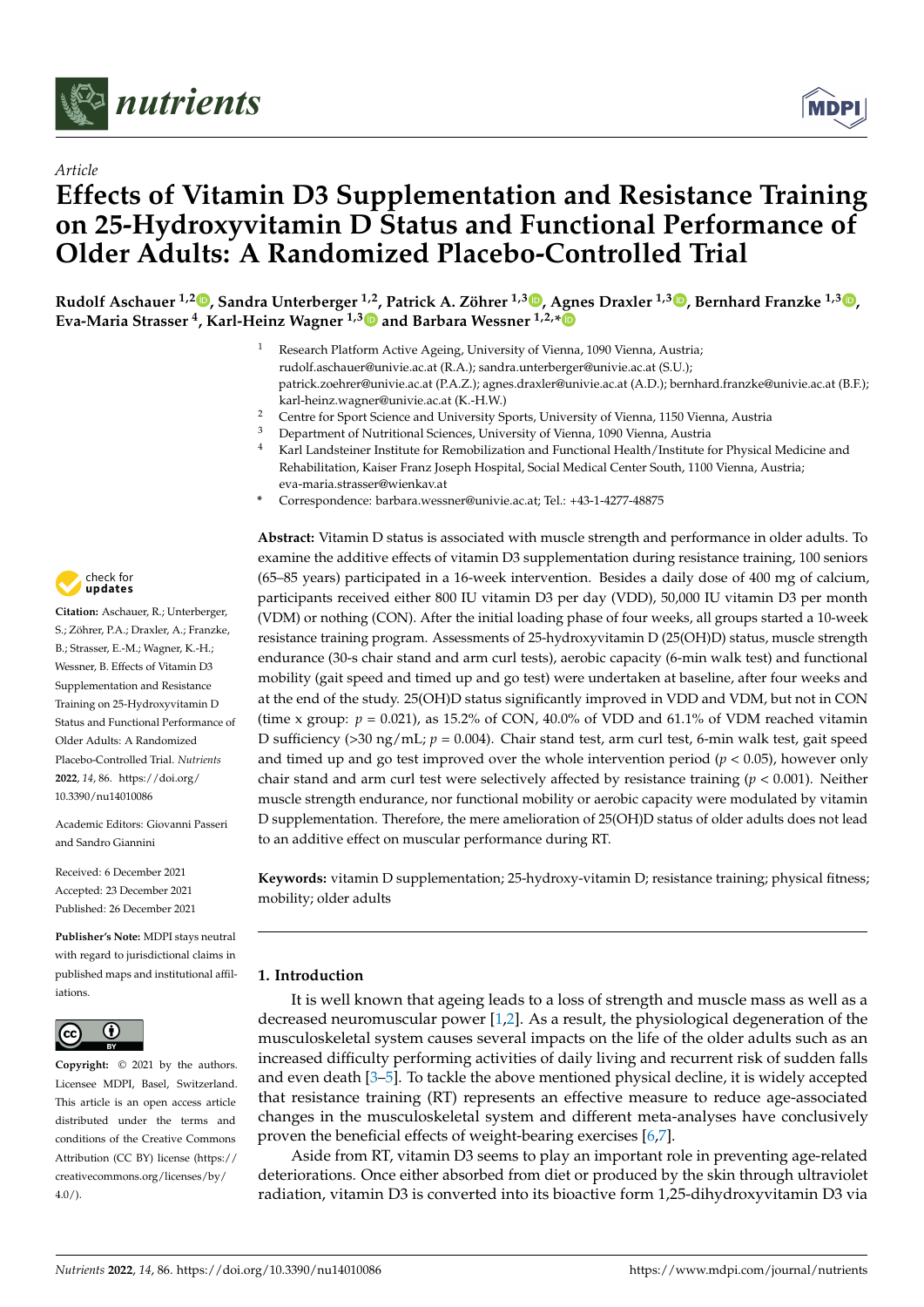hydroxylations in liver and kidneys [\[8\]](#page-11-6). It has been shown that 1,25-dihydroxyvitamin D3 affects proliferation and differentiation of muscle cells [\[9](#page-11-7)[,10\]](#page-11-8). Moreover, 25-hdroxyvitamin D (25(OH)D) status, which includes 25(OH)D3 and 25(OH)D2, has been repeatedly related to muscle strength [\[11](#page-11-9)[–13\]](#page-12-0) and physical performance outcomes important for activities of daily living such as standing up from a chair or gait speed [\[14](#page-12-1)[–16\]](#page-12-2). Mechanistically, several pathways might be involved in the supportive role of vitamin D3 in restoring, maintaining or improving muscle function, ranging from the regulation of calcium homeostasis important for muscle contractions via increasing the function of mitochondria to directly affecting anabolic and catabolic pathways in skeletal muscle cells [\[17](#page-12-3)[–19\]](#page-12-4).

However, vitamin D supplementation with the aim to increase muscle mass and function in older adults is still under debate, since various studies have shown heterogeneous results which might be caused by different subject characteristics including baseline 25(OH)D and health status, varying vitamin D supplements (vitamin D2 and D3), dosages and supplementation regimes [\[20\]](#page-12-5). Even though 800 IU of vitamin D2 or D3 per day is considered the recommended dose for older people in many countries, it is assumed that higher amounts might be required to reach a sufficient 25(OH)D status of above 30 ng/mL and the associated benefits on the muscular system [\[21](#page-12-6)[,22\]](#page-12-7). Beyond that, it is questionable whether vitamin D supplementation alone could be effective without simultaneously challenging the musculoskeletal system (i.e., by RT) as this has been shown to be important for other anabolic acting substances such as protein or testosterone [\[23](#page-12-8)[–25\]](#page-12-9).

Considering these issues, we hypothesized that any beneficial effects of RT would be increased when 25(OH)D status is elevated by supplementation of vitamin D3. Therefore, the aim of the current study was to evaluate whether the effects of a progressive RT on physical performance parameters would be modulated by two different vitamin D supplementation regimes in community-dwelling older adults with low to moderate baseline vitamin D levels.

#### **2. Materials and Methods**

#### *2.1. Experimental Design*

In this study, a randomized placebo-controlled double-blind design was used. Subject recruitment started in January 2019 involving a pre-assessment of inclusion and exclusion criteria (t0), while the main study lasted from mid-February to the middle of July 2019. The subjects were randomly allocated to three nearly even groups, the control group (CON), the vitamin D3 daily group (VDD) and the vitamin D3 monthly group (VDM). The study period was separated into two phases, a four-week vitamin D3 loading phase followed by a tenweek combined training and supplementation phase. Physical performance assessments were conducted and blood samples were taken at the beginning of the main intervention (t1), after the supplementation only phase (t2) and after the exercise plus supplementation phase (t3) (Figure [1\)](#page-1-0). All tests and examinations were conducted at the Centre for Sports Science and University Sport of the University of Vienna, Austria (latitude:  $48^{\circ}12'$ ).

<span id="page-1-0"></span>

**Figure 1.** Study time line. provided the subjects with their daily intake doses. Returned pill boxes were controlled **Figure 1.** Study time line.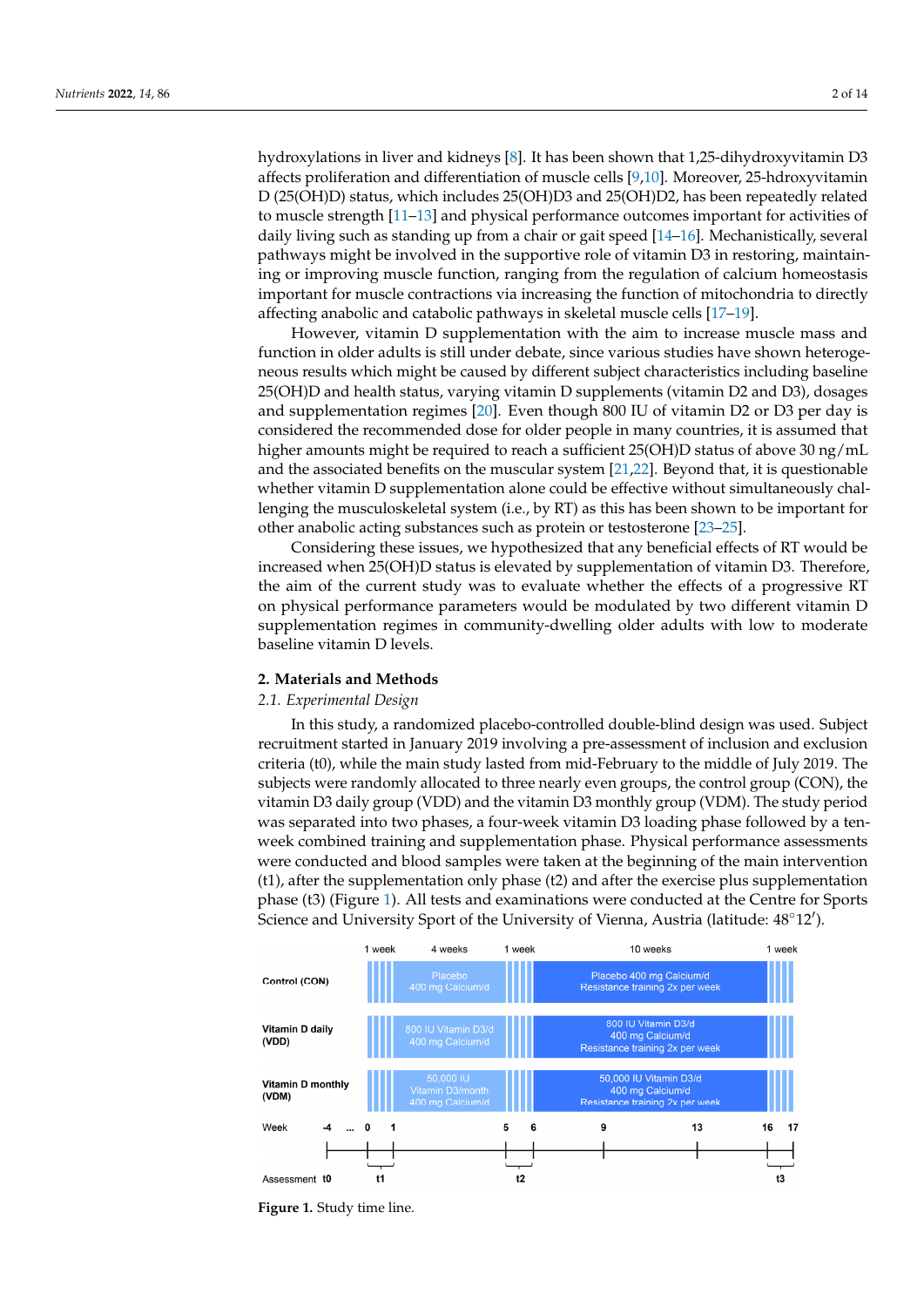#### *2.2. Participants*

Participant recruitment took place via newspaper, radio and online advertisements. For inclusion, participants needed to have an age between 65 and 85 years, an independent lifestyle (not living in a retirement home, not receiving aid by a home carer) and a Mini Mental State Examination (MMSE) of >23. Exclusion criteria were defined as having a 25(OH)D level > 30 ng/mL at t0, the need for any walking aid, chronic illness that would contradict a sports training therapy, severe cardiovascular disease (decompensated chronic cardiac insufficiency, extreme or symptomatic aortic stenosis, instable angina pectoris, untreated arterial hypertension, cardiac arrhythmia), diabetic retinopathy, osteoporosis or osteopenia with vitamin D and/or calcium substitution, kidney disease, kidney stones, disorder of the parathormone level, intake of cardiac glycosides, intake of diuretics (thiazides), disturbance of the calcium levels, a frailty index of three and higher, regular intake of cortisone or antibiotics (last six months), regular resistance exercise  $(>1x/week)$  in the last six months before study inclusion and missing declaration consent. To take part in this study, all inclusion criteria had to be met, while the presence of at least one exclusion criteria led to exclusion from the study. All subjects gave their informed consent for inclusion before they participated in the study. The study was conducted in accordance with the Declaration of Helsinki, and the protocol was approved by the Ethics Committee of the University of Vienna (Reference Number: 00390) and registered at <https://clinicaltrials.gov> (accessed on 5 December 2021) (NCT04341818).

## *2.3. Interventions*

The whole intervention period consisted of two parts. The first phase, where the participants supplemented vitamin D3 or placebo but did not perform any additional exercise, lasted for four weeks. The second phase, where, alongside the vitamin D3 or placebo supplementation, a progressive RT was conducted, lasted for ten weeks.

#### 2.3.1. Nutrient Supplementation

Participants were allocated to CON, VDD or VDM groups. The CON group received a placebo in form of 400 mg of calcium each day (Mamisch GmbH Prorenal, Ludwigshafen, Germany). The VDD group took 400 mg of calcium plus 800 IU of vitamin D3 (Vitactiv Natural Nutrition, FeelGood Shop BV, Venlo, The Netherlands) on a daily basis, and the VDM group were set to 400 mg of calcium each day plus once every four weeks a dose of 50,000 IU vitamin D3 (Gall-Pharma GmbH, Judenburg, Austria). The vitamin D3 dose of 50,000 IU was provided in the laboratory during the assessments every four weeks (at t1, t2, weeks 9 and 13). All other supplements were handed out in 28-day pill boxes which provided the subjects with their daily intake doses. Returned pill boxes were controlled for supplements which had not been taken. Furthermore, participants were instructed to take the supplements together with a meal, always at the same time of the day.

#### 2.3.2. Resistance Training

The training program was based on the guidelines of the American College of Sports Medicine and the American Heart Association [\[26\]](#page-12-10). It lasted for ten weeks and was performed twice a week with a duration from 60 to 90 min for each session, adding up to a total of 20 possible sessions during the whole exercise intervention period. Week 1 was used for familiarization with the different exercises performed on two days and conducting two sets of 10 to 20 repetitions per exercise, whereas the third session (week 2) included all eight exercises, which were executed 8 to 12 times. During the fourth session, the five-repetition maximum (5RM) was evaluated according to Amarante do Nascimento et al. [\[27\]](#page-12-11) and Wood et al. [\[28\]](#page-12-12) in order to estimate the one-repetition maximum (1RM) using the reference table from Haff and Triplett [\[29\]](#page-12-13). The intensity of the rowing exercise was based on the results of the latissimus pulldown. Free weights and bodyweight exercises were not included in the 5RM assessments, but instead trainers and subjects determined the intensity together, based on the subjects' daily condition. From week 3 to week 10, the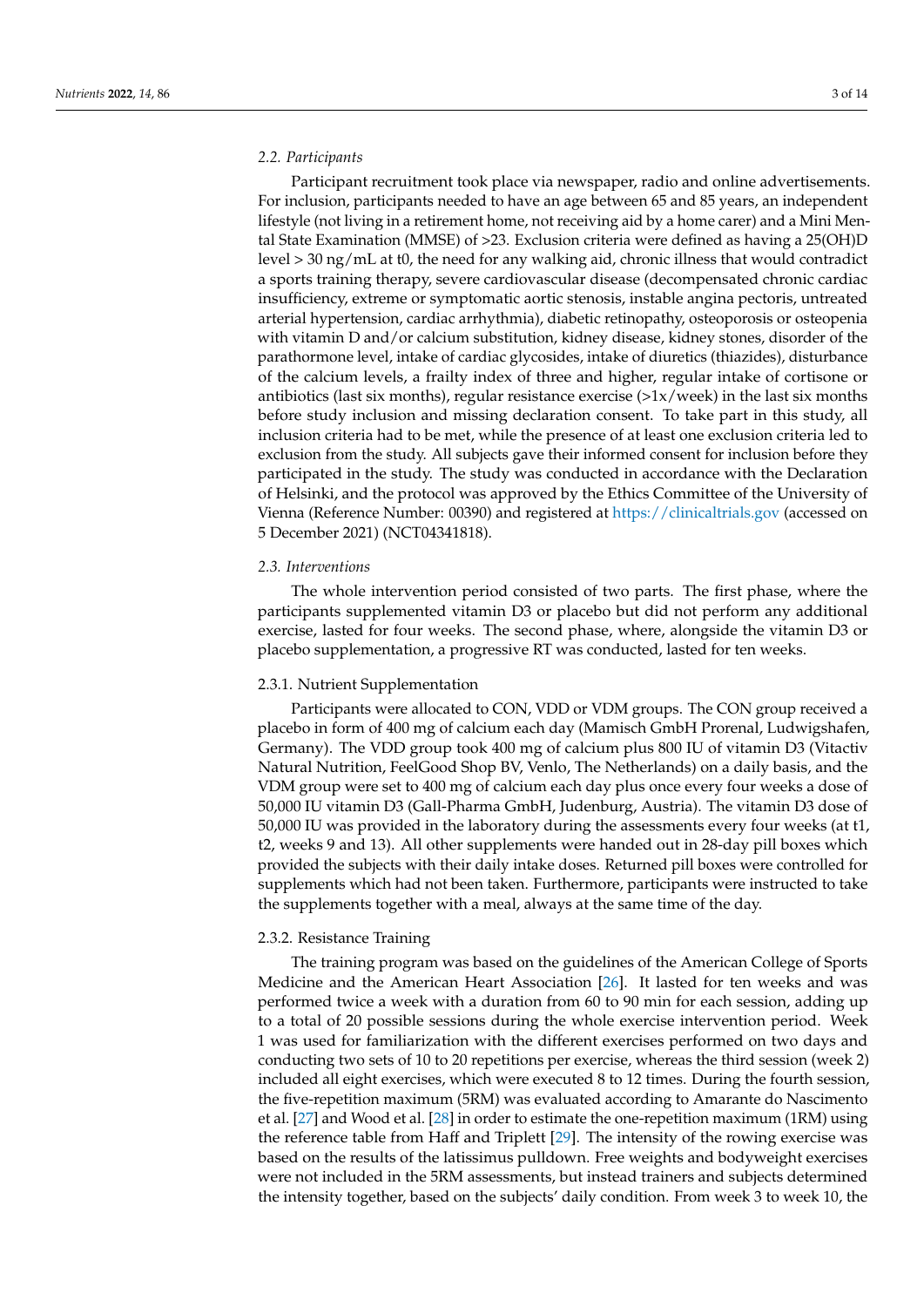participants trained based on their individual capacity at about 60–80% of their 1RM. The number of sets was raised to three and intensity increased when the participants were able to perform more than 12 repetitions.

The training sessions were conducted in carefully selected fitness centers providing similar training devices and conditions and included machine-guided exercises (leg press/leg curl/latissimus pulldown/rowing/chest press), free weight exercises (goblet box squat/dumbbell shoulder press) and one bodyweight exercise (front plank with alternating single leg raise). The used machines were part of the Technogym Selection Line 700 and 900 (Technogym S.p.A., Cesena, Italy). Training groups consisted of a maximum of five participants and were guided by qualified and trained persons (sport scientists). At the beginning of each training session, participants started with a five-minute warm up on a cross trainer or a bicycle followed by mobilization exercises of the loaded joints. The resistance exercises were executed pairwise in four supersets with eight exercises. Participants were instructed to execute each concentric phase of a repetition as fast as possible, while the eccentric phase was defined by a slower movement of two to three seconds. After the training session, participants performed a cool down. A more detailed exercise description can be found in Supplementary File 1 (Table S1).

#### *2.4. Outcomes*

Outcome assessment consisted of anthropometric and physical activity (steps per day) measures, which were only used for baseline analyses, the 30-s chair stand test and the 25(OH)D status as the primary outcomes, and the arm curl test, the timed up and go test, the gait speed and the six-minute walk test as secondary outcomes.

#### 2.4.1. Vitamin D Status

Venous blood samples were taken in the morning between 06:30 and 09:00 after an overnight fast. Z Serum Sep Clot Activator collection tubes (Vacuette, Greiner bio-one, Kremsmünster, Austria) were used to obtain about 8 mL of venous blood. After a clotting time of at least 30 min, the tubes were centrifuged (3000 rpm, 10 min, room temperature) and the supernatant (serum) samples were sent to a routine laboratory (Dr. Claudia Vidotto, 1230 Vienna, Austria) for subsequent analyses of the 25(OH)D status using the Access 25(OH) Vitamin D Total assay (Beckman Coulter Austria, Vienna) which detects both 25(OH)D2 and 25(OH)D3.

## 2.4.2. 30-s Chair Stand Test

Before the test, a standardized warm up combining mobilization and static stretching exercises was performed. According to the guidelines by Rikli and Jones [\[30\]](#page-12-14) the 30-s chair stand test was conducted to analyze the participants' lower limb function. While sitting on a platform of 43 cm height, the knees should be bent in an angle of about 90°. The subjects were told to stand up to an upright position and sit down in a controlled manner as many times as possible during a period of 30 s. When standing up and sitting down again, bouncing should be avoided. The tester gave verbal encouragement and counted the number of repetitions. The last repetition was taken into consideration when at least half of the movement was completed.

#### 2.4.3. 30-s Arm Curl Test

The arm curl test over 30 s was performed, again oriented on the Senior Fitness Manual by Rikli and Jones [\[30\]](#page-12-14). Both arms were tested, starting with the right one. Men used a 3.6 kg dumbbell and women a 2.3 kg dumbbell. Participants were instructed and allowed to familiarize themselves with the test without any additional weight. For the test, participants were encouraged to complete as many correct arm curls as possible within a time limit of 30 s while sitting on a chair. The number of repetitions correctly completed were counted and used for further analyses. The last repetition counted when more than 50% were completed.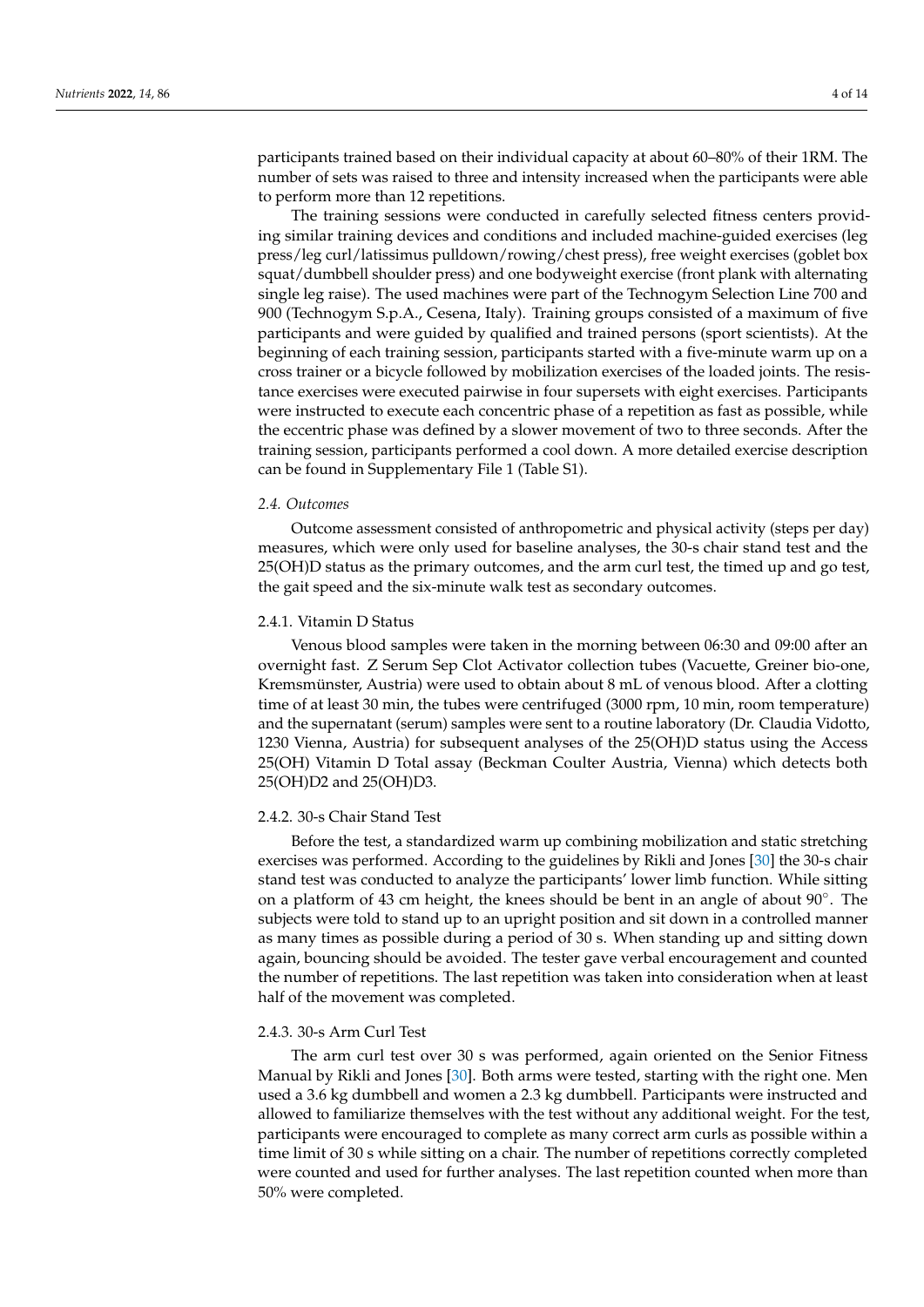## 2.4.4. Timed up and Go Test

According to the guidelines by Podsiadlo and Richardson [\[31\]](#page-12-15) participants started the test by sitting on a chair with arms on the thighs. After a verbal starting signal, participants stood up and walked as fast as possible along a track of three meters, turned around a cone and went back to sit down on the chair. The test was counted as finished when the participants' buttocks touched the chair. Time was measured to the nearest 0.01 s with a stopwatch and the best of two trials was used for statistical analyses as recommended by Collado-Mateo et al. [\[32\]](#page-12-16).

#### 2.4.5. Gait Speed

For this test, six light beams (Brower Timing System, Draper, UT, USA) were set up pairwise across each other at zero, four and six meters. The starting- and end-point were marked with a cone two meters before the first pair of light barriers and two meters after the last pair. Therefore, participants covered an actual distance of ten meters, whereby time was measured for covering a distance of six meters. The subjects were asked to walk as fast as possible and not to decelerate before the finish line. From two trials interspersed by a break of two minutes, the faster trial was used for further analyses. Gait speed was calculated by transforming walking time for 6 m (to the nearest 0.01 s) to gait speed in m/s [\[33\]](#page-12-17).

# 2.4.6. Six-Minute Walk Test

For the evaluation of aerobic endurance, the 6-min walk test was applied according to Rikli and Jones [\[30\]](#page-12-14). Briefly, subjects tried to walk (not run) as fast and far as possible on a 30-m track with marks at every five meters. Participants were informed over the elapsed time every minute. The tester reported every finished round of 30 m. A fixed measuring tape parallel to the track provided information about the finally covered distance to the nearest 1.0 m.

#### 2.4.7. Anthropometry

Anthropometric measures consisted of height and weight measurements, as well as the subsequent calculation of the subjects' body mass index (BMI). Weight and height were evaluated with a medical scale (model 877, seca GmbH & Co. KG, Hamburg, Germany) attached to a stadiometer (model 217, seca GmbH & Co. KG, Hamburg, Germany) to the nearest 0.1 kg and 0.1 cm, respectively. BMI was calculated as weight in kg divided by height in m squared.

#### 2.4.8. Step Counts

The ActiGraph GT1M (ActiGraph, LLC, Pensacola, FL, USA) was used for counting steps and ActiLife v5.10.0 software (ActiGraph, LLC) for evaluation [\[34\]](#page-12-18). Participants had to wear the accelerometer for at least 4 days a week, with a minimum number of 3 days during the week and 1 day of the weekend. The minimum wear time per day was set to 10 h. A minimum of 5% of non-zero epochs per hour was required. Furthermore, counts below 0 and over 30,000 were considered as erroneous measurements and were not included in the analyses.

#### *2.5. Statistics*

#### 2.5.1. Sample Size Determination

The number of participants was calculated using the G\*Power software, version 3.1.9.2 [\[35\]](#page-12-19). Based on an assumed effect size f of 0.15, the alpha level set to 0.05 and the power (1–β) to 0.80, the a priori power analyses assuming an ANOVA with three groups and three measurement time points revealed a total sample size of 93 participants. A previous training study from our laboratory showed a drop-out rate of about 30% [\[36\]](#page-12-20), therefore we aimed to recruit a total of 121 participants.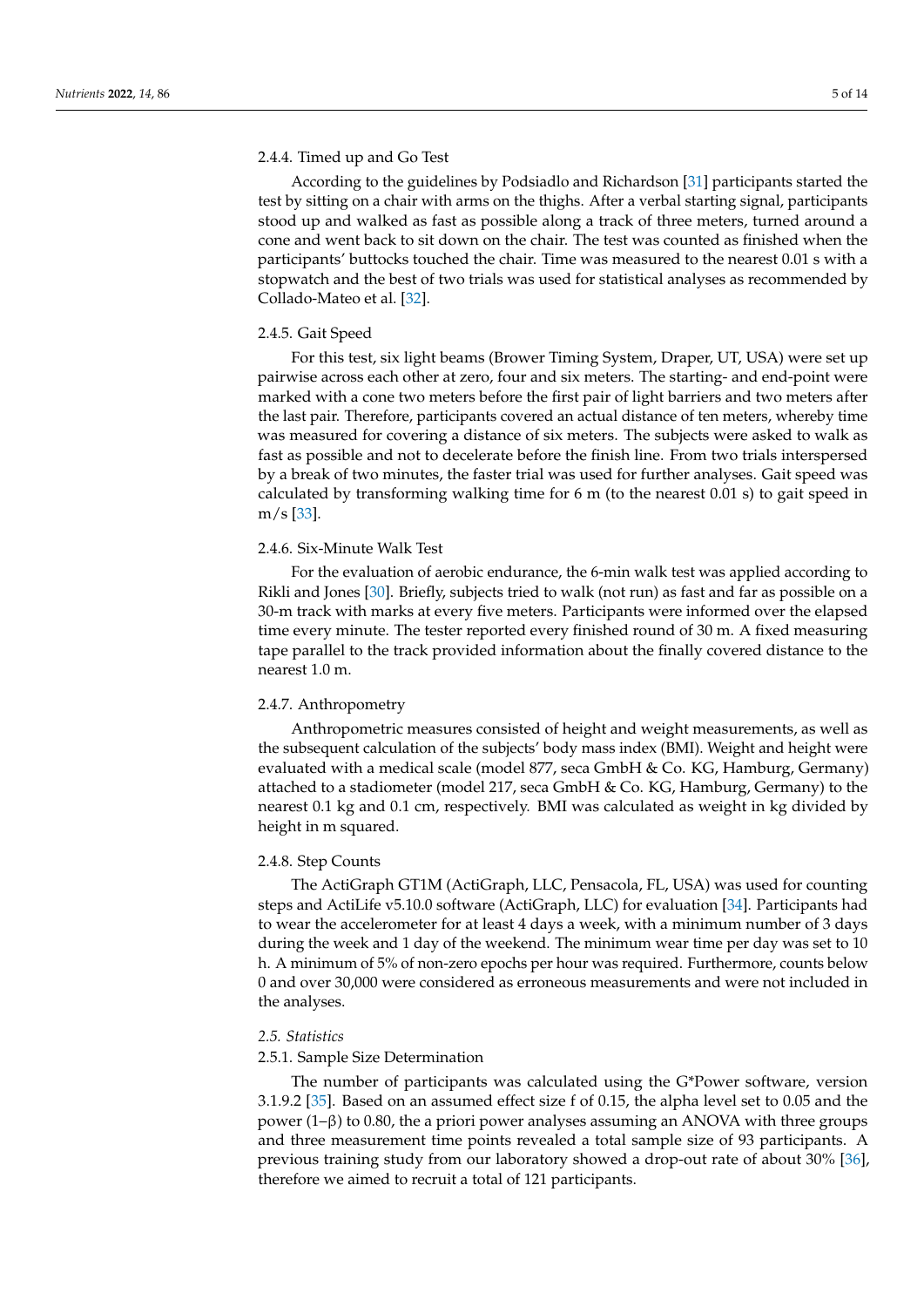#### 2.5.2. Randomization and Blinding

Participants that met the criteria were randomly allocated to one of the three intervention groups using an academic randomization tool [\(https://randomizer.at/,](https://randomizer.at/) Institute for Medical Informatics, Statistics and Documentation, Medical University of Graz, Graz, Austria, accessed on 5 December 2021). As physical performance parameters might have been influenced by age, sex and vitamin D status, subjects were stratified by age (65 to 69.9 years; 70 to 74.9 years; 75 to 79.9 years; 80 to <85 years), sex (female; male) and baseline vitamin D level (<20 ng/mL; 20–30 ng/mL) in order to reach similar conditions at baseline. Working staff as well as participants were blinded with regard to supplementation group allocation as none of the testers or trainers were involved in preparing the pill boxes forwarded to the participants.

#### 2.5.3. Statistical Analyses

The evaluation was based on an intention-to-treat analysis, specifically meaning that participants were included regardless of training compliance. For data clearance, all entries to the statistical software (IBM SPSS Statistics 25.0) were controlled twice by two independent researchers. Furthermore, extreme values for each parameter were checked again for transcription errors as well as for physiological plausibility and only excluded if a measurement error or problem was ascertained. Vitamin D status at the beginning was assessed twice at t0 and t1. In order to obtain reliable baseline values, an average of these two measurements was used for further analysis.

Normal distribution of metric variables was tested by visual inspection of the histograms as well as by the Shapiro–Wilk test. An appropriate transformation for all affected parameters was performed, if the normal distribution was violated (square root transformation for 30-s chair stand and 6-min walk tests, log-transformation for 30-s arm curl test and step counts, inverse transformation for timed up and go test, BMI, and body mass).

Differences between groups at baseline were tested by one-way ANOVA for metric variables or chi-squared test for categorical measures. For assessment of time (within subject factor), group (between subject factor) and time x group interaction effects, a two-way mixed ANOVA with Bonferroni-corrected post hoc analyses was used. Homogeneity of variances was tested either by the Levene test and/or by Mauchly's test of sphericity. If the latter was violated, Greenhouse Geisser-corrected values were shown. Simple main effects for group and time were analyzed in the case of a significant group x time interaction. Nonsignificant interactions were interpreted by the main effects for time and group. In order to compare the rate of changes between study phase 1 and 2, differences were calculated (t2 − t1 and t3 − t2) and further examined by paired sampled *t*-tests.

Since transformed variables were used for various analyses, data in tables are stated as medians (25th–75th percentiles) in order to provide more information on the exact data distribution. Furthermore, exact *p*-values, test statistics and effect sizes (partial η <sup>2</sup> or Cohen's d) are provided.

# **3. Results**

#### *3.1. Participant Flow and Baseline Characteristics*

From 231 participants expressing their interest in participating in the study, only 100 (43.3%) could be included (Figure [2\)](#page-6-0). The main reasons for exclusion were 25(OH)D level > 30 ng/mL (39 males, 55 females) followed by medical issues such as untreated hypertension, osteoporosis or calcium prescription. Based on the block size used for randomization, the distribution to the groups was not exactly even, with 33 participants allocated to the CON (33.0%), 30 to the VDD (33.0%) and 37 to the VDM (37.0%). Three participants quit the study during the nutritional intervention phase from t1 to t2 as they lost interest in participating in the study (3.0%), while a further 12 participants (12.0%) had to stop their participation due to medical reasons during the combined supplementation and training phase from t2 to t3, resulting in an overall drop-out rate of 15% (Figure [1\)](#page-1-0). The frequency of drop-outs was similar between groups ( $\chi^2(2) = 0.893; p = 0.640$ ). Drop-outs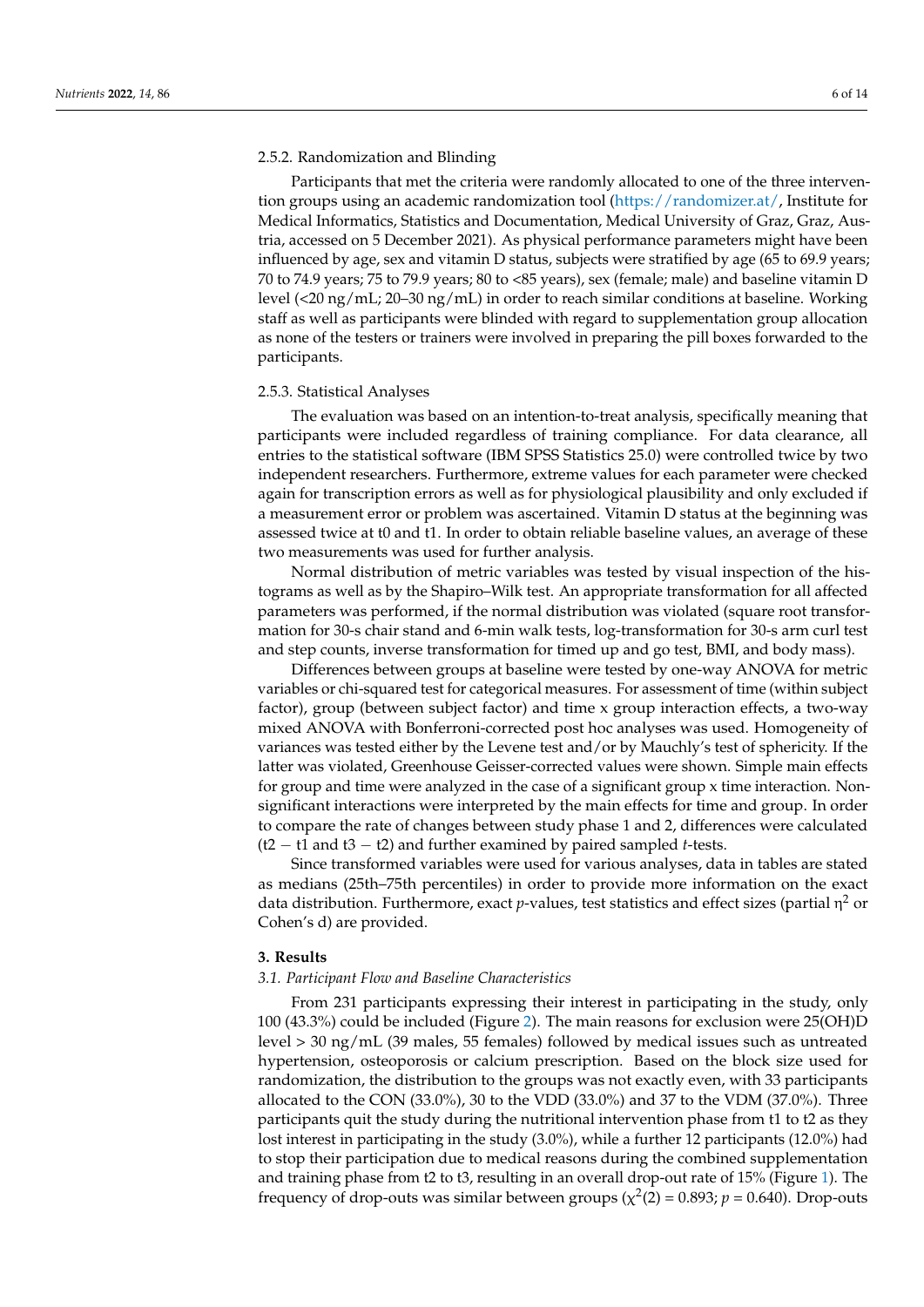$(n = 15)$  did not differ from those finishing the study with respect to age, body mass, 30-s chair stand and arm curl tests, gait speed, timed up and go, 6-min walk test and step counts at t1.

<span id="page-6-0"></span>

**Figure 2.** Participant flow chart. **Figure 2.** Participant flow chart.

<span id="page-6-1"></span>Compliance for vitamin D3 supplementation was 100% in the VDM and 99% in the VDD. From t2 to t3 participants completed 19 (17–20) out of the 20 possible training sessions **Table 1.** Baseline characteristics of participants. with no differences between groups (CON: 19 (17–20); VDD: 19 (18–20); VDM: 19 (17–20),  $p = 0.966$ .

*PARTIME PARTIAL CONDETERT CONDETERT CONDETERT CONDETERT AND AREA PARTIAL AREA PARTIAL AREA PARTIAL AREA PARTIAL AREA PARTIAL AREA PARTIAL AREA PARTIAL AREA PARTIAL AREA PARTIAL AREA PARTIAL AREA PARTIAL AREA PARTIAL AREA* **Sex 20.3** (30.3) **10.3** (33.3% f) 13/24 (33.3% f) 13/24 (33.3% f) 13/24 (33.3% f) At baseline, no significant group differences could be observed for sex distribution,

Table 1. Baseline characteristics of participants.

|                                | <b>CON</b>          | VDD                 | <b>VDM</b>          | <i>p</i> -Value | Partial $\eta^2$ |
|--------------------------------|---------------------|---------------------|---------------------|-----------------|------------------|
| Sex(f/m)                       | $10/23$ (30.3% f)   | $10/20$ (33.3% f)   | $13/24$ (35.1% f)   | 0.911           |                  |
| Age (years)                    | $68.9(67.0 - 72.9)$ | $68.7(66.9 - 74.8)$ | $69.9(67.0 - 74.3)$ | 0.763           | 0.005            |
| <b>Body mass</b> (kg)          | 77.4 (65.5–83.4)    | 85.8 (73.5–93.1)    | $80.3(72.3 - 93.8)$ | 0.123           | 0.042            |
| Height(m)                      | $1.73(1.66 - 1.79)$ | $1.73(1.66 - 1.79)$ | $1.73(1.67-1.81)$   | 0.932           | 0.001            |
| <b>BMI</b> ( $\text{kg/m}^2$ ) | $25.7(23.0-27.5)$   | $27.2(25.1 - 30.7)$ | $27.6(24.4 - 30.0)$ | 0.059           | 0.057            |
| 25(OH)D(ng/mL)                 | $22.8(18.2 - 26.6)$ | $23.8(20.1 - 28.1)$ | $23.4(18.6 - 26.4)$ | 0.436           | 0.017            |
| <b>Steps</b> (counts/d)        | 7022 (5590-9588)    | 7021 (4937–9353)    | 6610 (5208–9247)    | 0.482           | 0.016            |

*3. Values are shown as medians (25th–75th percentiles); <i>n* = 100 unless for step counts (*n* = 94 due to invalid data);<br>p-values refer to differences between groups (shi-square test, ANOVA), Abbreviations: CON (control g VDD (vitamin D daily group), VDM (vitamin D monthly group), BMI (body mass index), f (female), m (male). *p*-values refer to differences between groups (chi-square test, ANOVA). Abbreviations: CON (control group),

# the simple main effect for groups at the different time points revealed no differences at t1 *3.2. 25(OH)D Status*

There was a statistically significant interaction between groups and time points for 25(OH)D level (F(3.186, 130.611) = 3.278, *p* = 0.021; partial η<sup>2</sup> = 0.074). Further analysis of the simple main effect for groups at the different time points revealed no differences at t1 (F(2, 97) = 0.838,  $p = 0.436$ , partial  $\eta^2 = 0.017$ ) and t2 (F(2, 94) = 2.215,  $p = 0.115$ , partial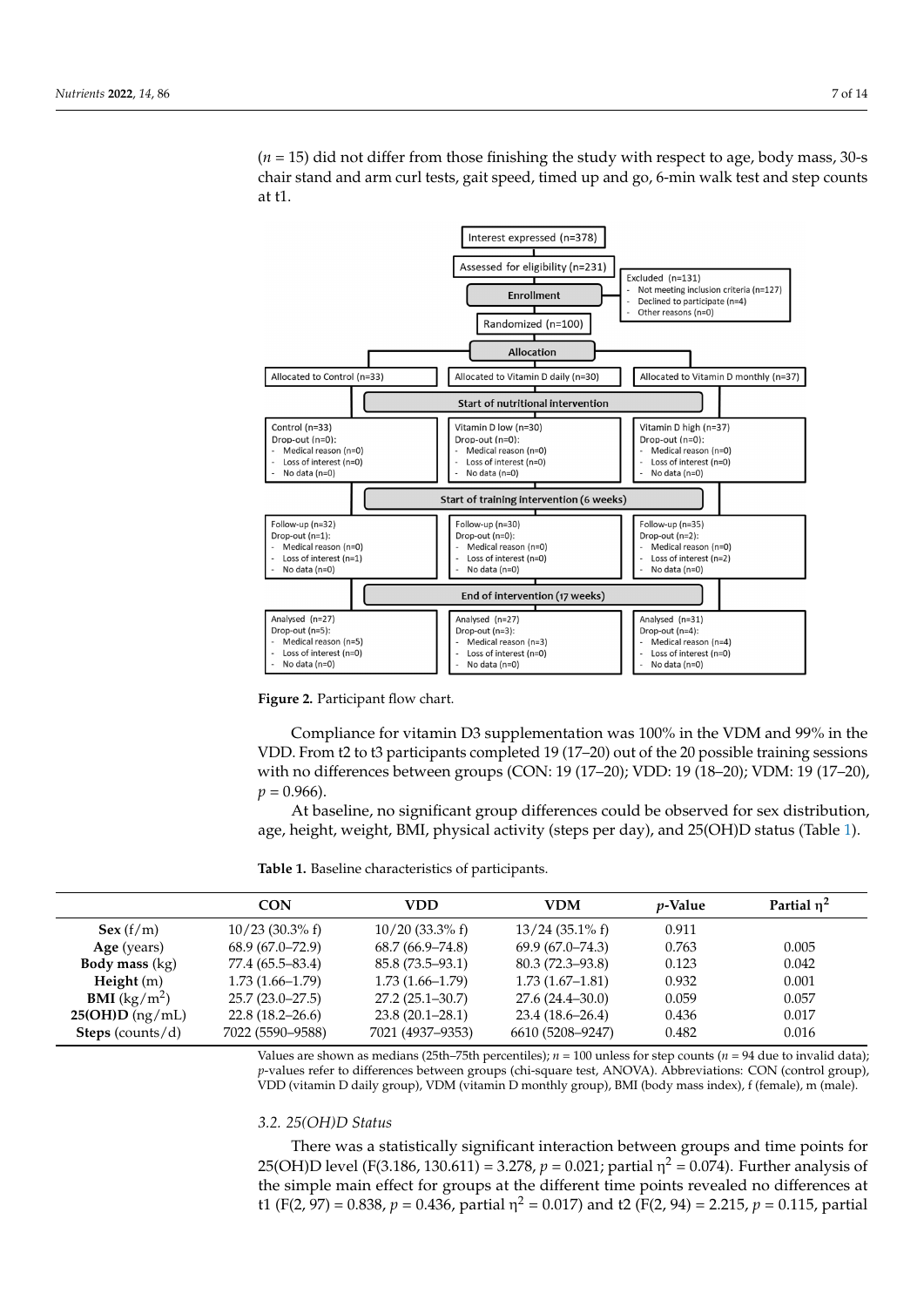η $^2$  = 0.045), while differences in 25(OH)D status were observed at the end of the intervention at t3 (F(2, 82) = 5.696,  $p = 0.005$ , partial  $\eta^2 = 0.122$ ). At this time point, Bonferroni-corrected post hoc analyses showed higher values for VDM (32.7 (28.9–35.7) ng/mL) compared to the CON (23.7 (20.4–28.1) ng/mL) (*p* = 0.003). VDD (29.0 (23.8–33.3) ng/mL) levels were not different to CON ( $p = 0.362$ ) or VDM ( $p = 0.136$ ). Interestingly, simple main effects for time revealed a significant increase in 25(OH)D in all groups: CON  $(F(1.274, 33.117) = 4.285$ ,  $p = 0.038$ , partial η<sup>2</sup> = 0.141), VDD (F(2, 52) = 9.363,  $p < 0.001$ , partial η<sup>2</sup> = 0.265), and VDM F(1.648, 49.431) = 32.597, *p* < 0.001, partial η <sup>2</sup> = 0.521), but Bonferroni-corrected post hoc analyses showed significant improvements in VDM and VDD from t1 to t3 (VDM: *p* < 0.001; VDD: *p* = 0.003) and from t2 to t3 (VDM: *p* < 0.001; VDD: *p* = 0.012), but not in CON. Data are summarized in Table [2.](#page-7-0)

<span id="page-7-0"></span>**Table 2.** Effects of vitamin D3 supplementation and RT on functional performance.

| Parameter                                        | Group                                           | t1                                                                                       | t2                                                                                   | t3                                                                                       | $\Delta$ (t2 - t1)                                                                       | $\Delta$ (t3 - t2)                                                                             | Time    | Group | Time $\times$<br>Group |
|--------------------------------------------------|-------------------------------------------------|------------------------------------------------------------------------------------------|--------------------------------------------------------------------------------------|------------------------------------------------------------------------------------------|------------------------------------------------------------------------------------------|------------------------------------------------------------------------------------------------|---------|-------|------------------------|
| 25(OH)D (ng/mL),<br>$n = 85$                     | <b>CON</b><br><b>VDD</b><br><b>VDM</b>          | 21.7 (17.3-27.0)<br>23.7 (18.9-28.1)<br>23.4 (18.8-25.9)                                 | 22.1 (17.3-21.3)<br>24.2 (21.3-26.7)<br>26.0 (21.5-29.7)                             | 23.7 (20.4-28.1)<br>29.0 (23.8-33.3) **, $^{\circ}$<br>32.7 (28.9-35.7) *** 000          | $0.29(-1.82-1.83)$<br>$1.26(-1.42-3.49)$<br>$3.11 (-0.04 - 4.84)$                        | $1.32(-1.69-6.35)$<br>$3.80(-0.43 - 6.90)$<br>$6.62$ (3.60-10.91) ##                           | < 0.001 | 0.022 | 0.021                  |
| 30-s chair stand test (reps),<br>$n = 84$        | <b>CON</b><br><b>VDD</b><br><b>VDM</b><br>total | $13(11-14)$<br>$13(11-15)$<br>$12(11-14)$<br>$12(11-14)$                                 | $14(12-15)$<br>$14(13-16)$<br>$13(12-15)$<br>$14(12-15)$ ***                         | $15(14-18)$<br>$16(14-18)$<br>$16(13-17)$<br>$15(14-17)$ ***,000                         | $1(0-2)$<br>$1(0-3)$<br>$1(0-2)$<br>$1(0-2)$                                             | $1(1-3)$<br>$1(0-3)$<br>$2(0-3)$<br>$1(0-3)$ #                                                 | < 0.001 | 0.316 | 0.859                  |
| 30-s arm curl test (dom)<br>(reps), $n = 83$     | <b>CON</b><br><b>VDD</b><br><b>VDM</b><br>total | $18(16 - 20)$<br>$19(15-22)$<br>$19(17-21)$<br>$19(16-21)$                               | $20(17-21)$<br>$20(19-25)$<br>$19(17-22)$<br>19 (17-21) ***                          | $22(20-24)$<br>$23(20-27)$<br>$22(20-24)$<br>22 (20-24) ***, 000                         | $1(0-2)$<br>$1(0-3)$<br>$1(-1-2)$<br>$1(0-2)$                                            | $3(2-5)$<br>$3(1-4)$<br>$3(1-6)$<br>$3(1-5)$ ###                                               | < 0.001 | 0.311 | 0.659                  |
| 30-s arm curl test<br>$(non-dom) (reps), n = 82$ | <b>CON</b><br><b>VDD</b><br><b>VDM</b><br>total | $17(16-21)$<br>$18(15-21)$<br>$18(16-20)$<br>$18(16-21)$                                 | $18(16-21)$<br>$20(18-24)$<br>$20(17-21)$<br>19 (17-21) ***                          | $21(19-24)$<br>$22(21-25)$<br>$22(20-24)$<br>22 (20-24) ***, 000                         | $0(-1-2)$<br>$2(0-3)$<br>$1(0-3)$<br>$1(0-3)$                                            | $3(1-5)$<br>$2(1-5)$<br>$3(1-5)$<br>$3(1-5)$ ###                                               | < 0.001 | 0.213 | 0.327                  |
| Timed up and go test (s),<br>$n = 85$            | CON<br><b>VDD</b><br><b>VDM</b><br>total        | $4.72(4.16 - 5.20)$<br>$4.82(4.24 - 5.34)$<br>$4.45(4.19 - 4.81)$<br>$4.66(4.19 - 5.24)$ | $4.71(4.10-5.10)$<br>4.44 (3.99-5.30)<br>$4.57(4.08 - 5.11)$<br>$4.57(4.06 - 5.11)$  | $4.45(3.96 - 5.38)$<br>$4.86(4.03 - 5.18)$<br>4.41 (4.07-4.99)<br>4.50 (4.04-5.08) *     | $-0.07(-0.19-0.13)$<br>$-0.25(-0.46-0.07)$<br>$-0.09(-0.37-0.30)$<br>$-0.09(-0.38-0.14)$ | $-0.15(-0.36-0.21)$<br>$0.12 (-0.22 - 0.44)$<br>$-0.09(-0.39-0.13)$<br>$-0.08(-0.35-0.25)$     | 0.008   | 0.916 | 0.470                  |
| Gait speed $(m/s)$ ,<br>$n = 85$                 | CON<br><b>VDD</b><br><b>VDM</b><br>total        | $1.54(1.47-1.76)$<br>$1.59(1.37-1.83)$<br>$1.66(1.41-1.84)$<br>$1.61(1.42 - 1.83)$       | $1.69(1.36 - 1.89)$<br>$1.75(1.45 - 1.87)$<br>$1.63(1.50-1.86)$<br>$1.68(1.48-1.86)$ | $1.67(1.44 - 1.83)$<br>$1.61(1.36 - 1.88)$<br>$1.65(1.48 - 1.87)$<br>$1.65(1.47-1.85)$ * | $0.04(-0.02-0.16)$<br>$0.04(-0.05-0.14)$<br>$0.02$ (-0.08-0.12)<br>$0.04(-0.06-0.14)$    | $0.06(-0.13-0.12)$<br>$-0.04(-0.14-0.09)$<br>$0.06(-0.03-0.15)$<br>$0.03(-0.12-0.13)$          | 0.016   | 0.823 | 0.320                  |
| 6-min walk test $(m)$ ,<br>$n = 84$              | <b>CON</b><br><b>VDD</b><br><b>VDM</b><br>total | 636 (549-674)<br>610 (570-691)<br>654 (605-697)<br>641 (573-689)                         | 643 (570-692)<br>618 (571-724)<br>660 (627-716)<br>648 (574-707) *                   | 628 (581-687)<br>623 (554-723)<br>638 (604-713)<br>628 (584-718) *                       | $18.8(-4.9-34.7)$<br>$1.3(-17.8-30.4)$<br>$10.0 (-14.4 - 28.4)$<br>$9.9(-10.6-29.29)$    | $6.7(-19.8-15.3)$<br>$-1.9(-23.8-24.6)$<br>$-0.9$ ( $-21.7-28.6$ )<br>$-0.05$ ( $-22.5-20.4$ ) | 0.013   | 0.593 | 0.848                  |

Values are shown as medians (25th–75th percentiles). *p*–values indicate the main effects for time, group and time x group interaction (two-way mixed ANOVA). Asterisks indicate significant differences to t1 and circles show differences to t2 (either separately for groups (25(OH)D) or for combined groups (total). Hashes show<br>differences between deltas as calculated by paired t-tests; \*\*\*, °°°, ### (p < 0.001); \*\*, ## (p < 0.01); \*, °, # Abbreviations: RT (resistance training); CON (control group); VDD (vitamin D daily group); VDM (vitamin D monthly group); 25(OH)D (25-hydroxy vitamin D); dom (dominant arm); non-dom (non-dominant arm); reps (repetitions); t1 (baseline); t2 (start of RT); t3 (final assessment); t2 − t1 (change in phase 1 with supplementation only); t3 − t2 (change in phase 2 (supplementation plus RT).

We further classified participants based on their individual 25(OH)D level as deficient  $\left($  <20 ng/mL), insufficient (20 to 30 ng/mL) or sufficient (>30 ng/mL) [\[21\]](#page-12-6). The superiority of the VDM supplementation regime was also seen in the frequency of subjects that shifted to a sufficiently high 25(OH)D level at t3. In CON, only 5 subjects (15.2 %), in VDD 12 subjects (40.0%) and in the VDM 22 subjects (61.1%) reached vitamin D sufficiency  $(\chi^2(4) = 15.549; p = 0.004).$ 

#### *3.3. Primary Outcome (30-s Chair Stand Test)*

The two-way mixed ANOVA did not reveal a significant group x time interaction effect (F(3.468, 140.461) = 0.291,  $p = 0.859$ , partial  $\eta^2 = 0.007$ ). Irrespective of group allocation, the number of repetitions in the 30-s chair stand test increased over time (F(1.734, 140.461 = 84.208,  $p < 0.001$ , partial  $\eta^2 = 0.510$ ), whereby the Bonferroni-corrected post hoc tests confirmed improvements from t1 to t2 (*p* < 0.001) and t2 to t3 (*p* < 0.001). Of note, the increase was significantly higher in the RT intervention phase from t2 to t3 as compared to the vitamin D3 loading phase from t1 to t2 (T(83) = 2.023,  $p = 0.046$ , d = 0.220) (Table [2\)](#page-7-0).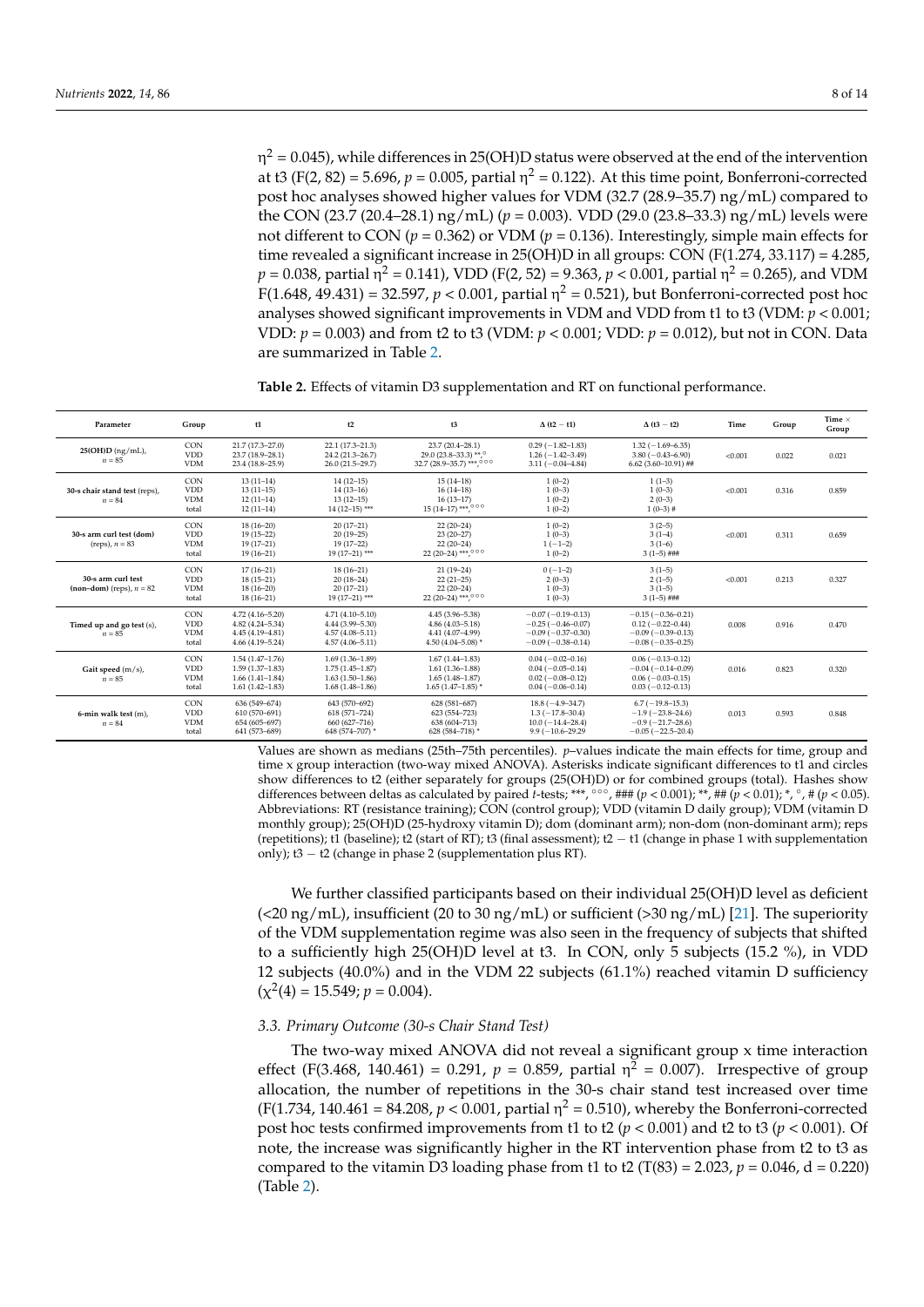#### *3.4. Secondary Outcomes (Physical Performance)*

The two-way mixed ANOVA did not acknowledge any significant group x time interaction for 30-s arm curl test, timed up and go, gait speed, and 6-min walk test ( $p > 0.05$ ). Similarly to 30-s chair stand test, performance in the arm curl test of the dominant as well as of the non-dominant side increased over time (dominant:  $F(2, 160 = 106.878, p < 0.001,$ partial η<sup>2</sup> = 0.572; non-dominant: F(2, 158 = 113.733, *p*< 0.001, partial η<sup>2</sup> = 0.590), whereby the increase was significantly higher in the second phase where RT was added to the vitamin D3 supplementation protocols (dominant:  $T(82) = 4.599$ ,  $p < 0.001$ ,  $d = 0.505$ ; non-dominant:  $T(81) = 4.243$ ,  $p < 0.001$ ,  $d = 0.469$ ).

Further significant main effects for time were observed for gait speed ( $F(2, 164) = 4.220$ ,  $p = 0.016$ , partial  $\eta^2 = 0.049$ ), the timed up and go test (F(1.849, 151.656) = 5.177,  $p = 0.008$ , partial η<sup>2</sup> = 0.059), and the 6-min walk test (F(2, 162) = 4.454, *p* = 0.013; partial η<sup>2</sup> = 0.052). Bonferroni-corrected post hoc analyses revealed significant improvements over the whole intervention period from t1 to t3 for gait speed ( $p = 0.022$ ), timed up and go test ( $p = 0.021$ ), and 6-min walk test  $(p = 0.040)$ . Only for the 6-min walk test was the increase already evident between t1 and t2 ( $p = 0.045$ ), with no further change between t2 and t3 ( $p = 1.000$ ). These observations correspond to the results of the paired sample *t*-tests which did not reveal any significant differences between the two intervention phases (gait speed: *p* = 0.343, d = 0.102; timed up and go test:  $p = 0.404$ , d = 0.091; 6-min walk test:  $p = 0.194$ , d = 0.143).

#### *3.5. Covariates (Body Mass, Physical Activity)*

In order to assess whether the results could have been affected by changes in physical activity, body mass or BMI, the impact of the intervention on those parameters was determined.

For body mass and BMI the two-way mixed ANOVA did not reveal any time  $\times$  group interaction effect (body mass: F(3.416, 140.075) = 0.407,  $p$  = 0.774, partial  $\eta^2$  = 0.059; BMI: F(3.483, 142.793) = 0.192, *p* = 0.924, partial η<sup>2</sup> = 0.005). As for the main effects for time (body mass: F(1.708, 140.075) = 8.591, *p* = 0.001, partial η <sup>2</sup> = 0.095), BMI: F(1.741, 142.793) = 5.084,  $p = 0.010$ , partial  $\eta^2$ = 0.058) all groups slightly lost weight from t1 to t3 (80.3 (68.4–90.7) kg vs. 79.8 (68.0–90.7) kg,  $p = 0.002$ ) as determined by Bonferroni-corrected post hoc analyses.

For physical activity as assessed by daily step counts, a small, but significant, time x group interaction effect was revealed (F(4, 116) = 3.139,  $p = 0.017$ , partial  $\eta^2 = 0.098$ ). Therefore, simple main effects were calculated separately for the groups. However, none of the groups changed their daily step counts significantly (CON:  $F(2, 38) = 2.259$ ,  $p = 0.118$ , partial η <sup>2</sup> = 0.106; VDD: F(2, 40) = 2.352, *p* = 0.108, partial η2 = 0.105; VDM: F(2, 38) = 3.200,  $p$  = 0.052, partial  $\eta^2$  = 0.144). Medians (25th–75th percentiles) in CON were 7022 (5808–9855), 6866 (5903–8021), and 5982 (5277–9540) steps/day, in VDD 7143 (5538–9881), 8029 (5858– 9139), and 7860 (5909–10317) steps/day and in VDM 6927 (4430–9403), 7529 (5439–10052), and 7601 (5716–11808) steps/day at t1, t2 and t3, respectively.

#### **4. Discussion**

The aim of the current study was to investigate whether vitamin D3 supplementation would modulate the effects of a progressive RT on functional performance in communitydwelling older subjects with vitamin D insufficiency. While VDM especially had the potential to increase the 25(OH)D status to levels above 30 ng/mL, none of the tested functional performance parameters were selectively affected by vitamin D3 supplementation.

25(OH)D status continuously improved over time with both supplementation modalities reaching significance at week 16 (t3), whereby the increase in 25(OH)D levels reached 26% and 40% for VDD and VDM, respectively. Although 25(OH)D levels did not differ between VDD and VDM at this time point, a higher proportion of subjects in VDM reached vitamin D sufficiency (40% versus 61%) suggesting a slight superiority of VDM. It has to be noted that the total supplemented dose summed up to 89,600 IU in the VDD group administered at the recommended dose of 800 IU/d for this age group [\[21\]](#page-12-6). In contrast, the VDM group received 200,000 IU vitamin D3 supplemented as 50,000 IU per month, which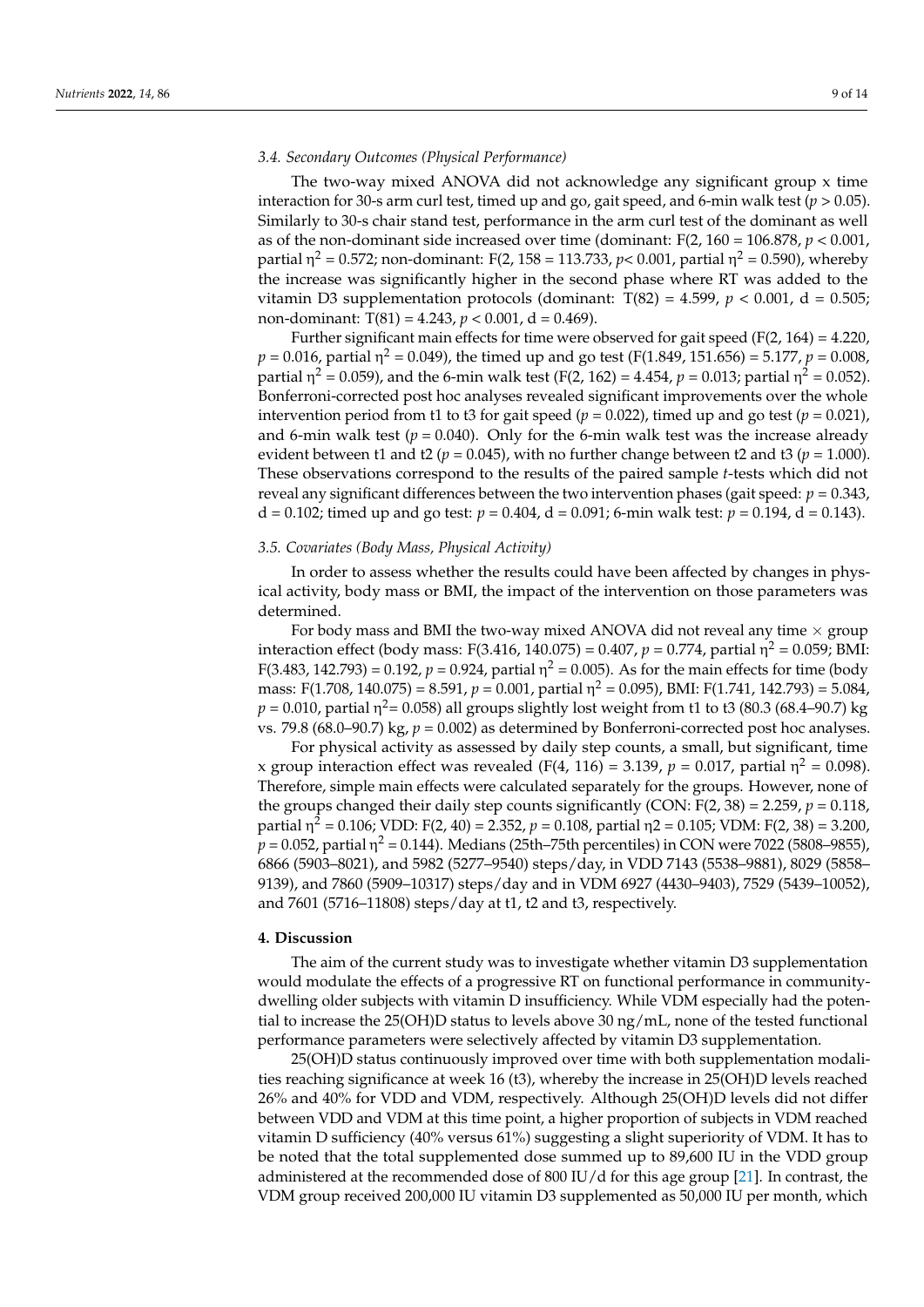would correspond to an amount of 1785 IU/d. A slightly higher improvement of 61% has been shown previously with a smaller total amount but a higher daily dose of 2800 IU/d vitamin D3 for eight weeks in a comparable population [\[37\]](#page-13-0). Similar data are provided in a dose–response study where 25(OH)D concentrations increased with dose and were highest at 50,000 IU/week, followed by 4000 IU/d, 2000 IU/d and 800 IU/day with no differences between the latter two [\[38\]](#page-13-1). With respect to the supplementation regime, there seems to be no difference in affecting 25(OH)D status, when the same total dose was administered daily, weekly or monthly (1000 IU/d, 7000 IU/week or 30,000 IU/month) over a period of three months. Furthermore, equal safety profiles were obtained [\[39\]](#page-13-2). Taken together, these data seem to confirm that doses above 800 IU/d might be required to efficiently improve a low vitamin D status, but daily, weekly or monthly administrations provide equal efficacy.

Interestingly, some studies used oil drops instead of pills, which raises the question if the form of delivery would play a role. When comparing oil drops and tablets in a nearly equal dose (tablets: 1600 IU per day; oil drops: 1500 IU per day) for 12 months, no differences in 25(OH)D improvements have been found [\[40\]](#page-13-3). Besides preparation, different forms of vitamin D are available for supplementation such as vitamin D3, vitamin D2 or its metabolites 25(OH)D or 1,25-dihdroxyvitamin D [\[41\]](#page-13-4). In the current study, vitamin D3 was used, which has been shown to be more efficacious at raising serum 25(OH)D concentrations than vitamin D2 [\[42\]](#page-13-5). However, direct supplementation of 25(OH)D might even be superior in increasing vitamin D status [\[43,](#page-13-6)[44\]](#page-13-7).

It has been frequently shown that low 25(OH)D status is associated with poor physical performance [\[11](#page-11-9)[,13](#page-12-0)[,45,](#page-13-8)[46\]](#page-13-9). Furthermore, treatment with 0.5 µg alphacalcidiol over 6 months seems to improve muscle strength and walking distance over 2 min only in vitamin-Ddeficient older women [\[47\]](#page-13-10). This was confirmed in a meta-analysis which revealed that vitamin D supplementation alone does not have a significant effect on muscle strength in adults with 25(OH)D levels above 10 ng/mL, whereby a limited number of studies demonstrate an increase in proximal muscle strength in adults with vitamin D deficiency [\[48\]](#page-13-11). Therefore, we hypothesized that improving the 25(OH)D status in older adults would exert an additive effect during RT. Unfortunately, we were not able to detect any differences between CON, VDD and VDM related to functional performance as assessed by 30-s chair stand and arm curl tests, timed up and go, gait speed, and 6-min walk test. Further analyses revealed that there was no correlation between increases in 25(OH)D levels and changes in physical performance (data not shown). This is in line with intervention studies, which showed no additive effect of vitamin D3 intake during different forms of exercise on physical functioning, muscle strength or aerobic capacity [\[49](#page-13-12)[–51\]](#page-13-13). Nonetheless, a meta-analysis including only three studies with moderate quality revealed a slight beneficial effect on lower limb muscle strength, but none on functional performance as assessed by timed up and go test [\[52\]](#page-13-14). Therefore, it is difficult to draw a firm conclusion and it cannot be ruled out that other parameters such as muscle quality, fiber type morphology or muscular hypertrophy signaling might have been improved regardless of changes in physical performance [\[51\]](#page-13-13).

A possible important factor for performance improvements might be the baseline 25(OH)D status and more specifically the level to which it could be enhanced. Bischoff-Ferrari et al. [\[11\]](#page-11-9) have shown that for optimal lower-extremity function, 25(OH)D concentrations as high as the upper end of the reference range (36–40 ng/mL) appear to be advantageous. In the current study, only two participants had 25(OH)D concentrations above 36 ng/mL at the beginning of the RT (t2) and 13 participants reached that concentration at t3 (CON: 3 (11.1%), VDD: 3 (11.1%), VDM: 7 (22.6%)).

The effectiveness of the RT was estimated by comparing the changes in functional performance parameters between phase 1 and 2, which should show a steeper increase (or decrease for timed up and go test) in phase 2. The tested parameters, strength (endurance) of the lower and upper body as estimated by the functional 30-s chair stand and arm curl tests [\[53,](#page-13-15)[54\]](#page-13-16), showed the expected differences between phase 1 and 2, whereas gait speed, timed up and go (functional mobility) and the 6-min walk test (aerobic performance)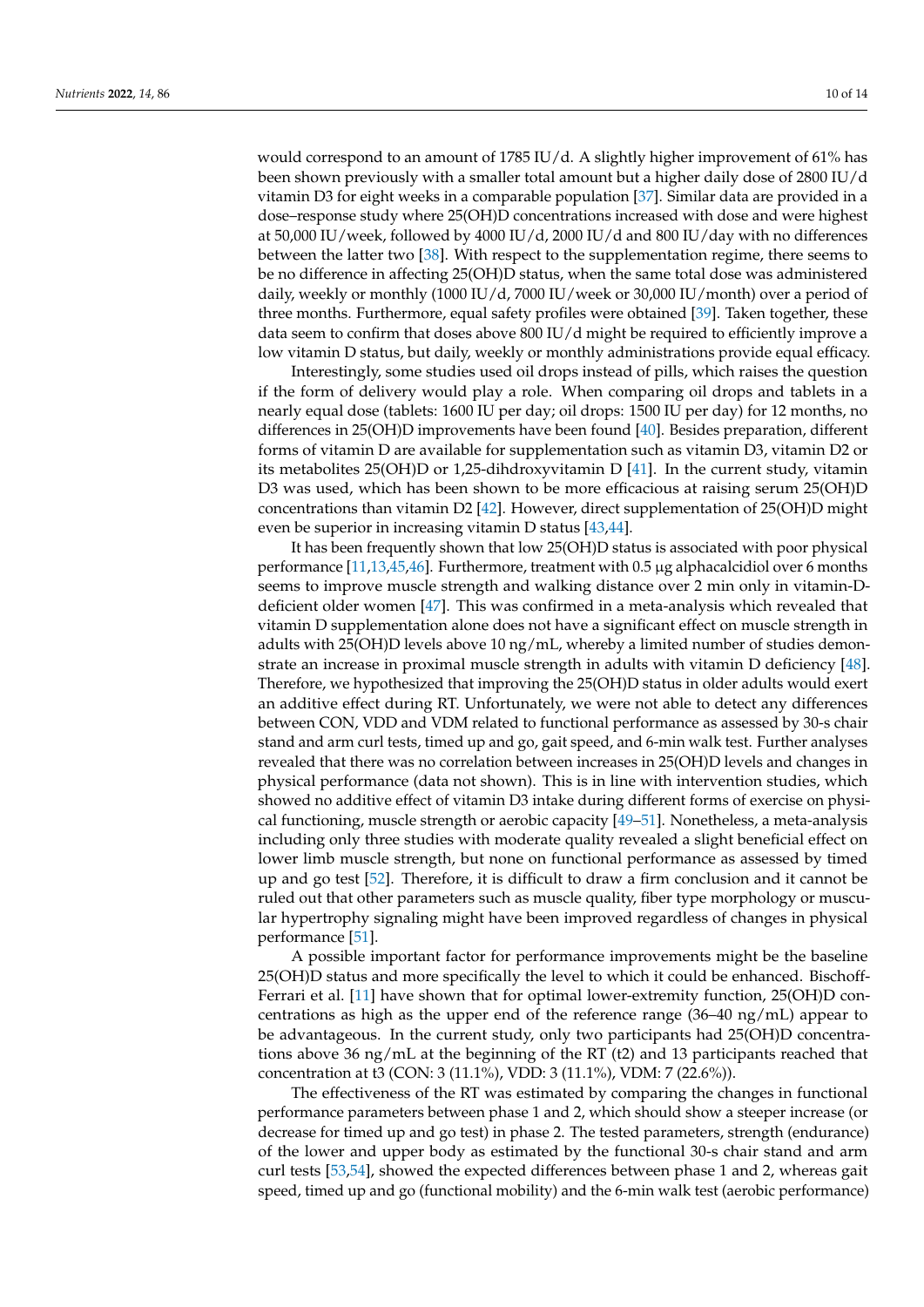were not affected by the applied RT. The significant improvements in chair stand and arm curl tests as well as the missing changes in the 6-min walk test due to RT coincide with previous studies [\[55](#page-13-17)[–57\]](#page-13-18). Furthermore, it has been suggested that fast-intended-velocity RT may elicit greater improvements in functional capacity when compared to moderatevelocity RT [\[58\]](#page-13-19). Therefore, the instructions given to the participants in this study included a low to moderate concentric velocity ( $\geq 2$  s for each eccentric phase) and a maximal velocity (as fast as possible) in the concentric phase. Nevertheless, we did not observe any amelioration in timed up and go test and gait speed, which parallels the results of a recent meta-analysis [\[59\]](#page-13-20). It has to be mentioned that the RT phase lasted 10 weeks including familiarization, training and progression, which might have been too short to reach greater improvements [\[60\]](#page-13-21).

Besides the RT-specific increase in chair stand and arm curl performance, it is noteworthy that also gait speed, timed up and go, and 6-min walk test improved from t1 to t3, and the 6-min walk test from t1 to t2. One reason for these general improvements might have been that subjects were cautious at the beginning and gained confidence after the first trials, hence improving significantly over time. Although a good test–retest reliability has been ascertained for all used tests [\[30](#page-12-14)[,61\]](#page-13-22), special care was taken to familiarize the participants with each of the tests to minimize potential habituation effects. The impact on the overall interpretation of the study should be small as all groups were treated equally.

Finally, potential limitations of this study have to be mentioned. Although the study started after the Christmas holidays in late winter, the rather long duration of the intervention with a total length of 17 weeks per person and the limited capacity to test and train the participants led to the finalization of the study in July. In 2019, the daily amount of sunshine hours increased from 5.5 to 9.2 h/d within the study period. Although the seasonal change might have influenced the vitamin D status, our data reveal that 25(OH)D levels of the CON group did not significantly increase during the second phase of the study. Therefore, seasonal changes might have played a minor role. Furthermore, we cannot rule out that individuals changed their lifestyle during the intervention. With respect to physical activity, it can be assumed that at least step counts were similar between groups and did not change over time, but it cannot be excluded that other activities not detected by accelerometers such as swimming or biking could have influenced the outcome. As sample size in intervention studies is considered to be critical, especially when small effects are to be detected, it has to be mentioned that with  $n = 85$ , the number of participants completing the study was slightly smaller than the anticipated 93 persons. However, this was mainly the result of the surprising observation that more than 100 elderly subjects, mainly women, could not be enrolled into the study due to high 25(OH)D levels at t0, indicating that in this age group a vitamin D3 supplementation prescribed by the general practitioner takes place routinely. Although only 15% were lost to follow-up, this could have affected the interpretation of our study. However, the effect size for the time x group interaction of the 30-s chair stand test was 0.007, indicating a small effect if any. Finally, this study was limited to independent subjects with a low 25(OH)D status, not taking any supplements. Therefore, the results of the study are only representative for the indicated target group.

#### **5. Conclusions**

In summary, the results of this study reveal that vitamin D supplementation for 16 weeks in the form of 800 IU per day (VDD) or four doses of 50,000 IU every four weeks (VDM) improved the 25(OH)D3 status of community-dwelling older adults with vitamin D insufficiency to a similar extent, with slightly more advantageous effects for the higherdosed supplementation strategy. While ten weeks of RT improved lower and upper limb strength as functionally assessed by CST and ACT, no additive effect of either VDD or VDM was observed. While a sufficiently high level of vitamin D is important for several health aspects ranging from fracture and fall prevention, to cardiovascular disease risk or immunity, its direct association with muscle traits is still to be elucidated.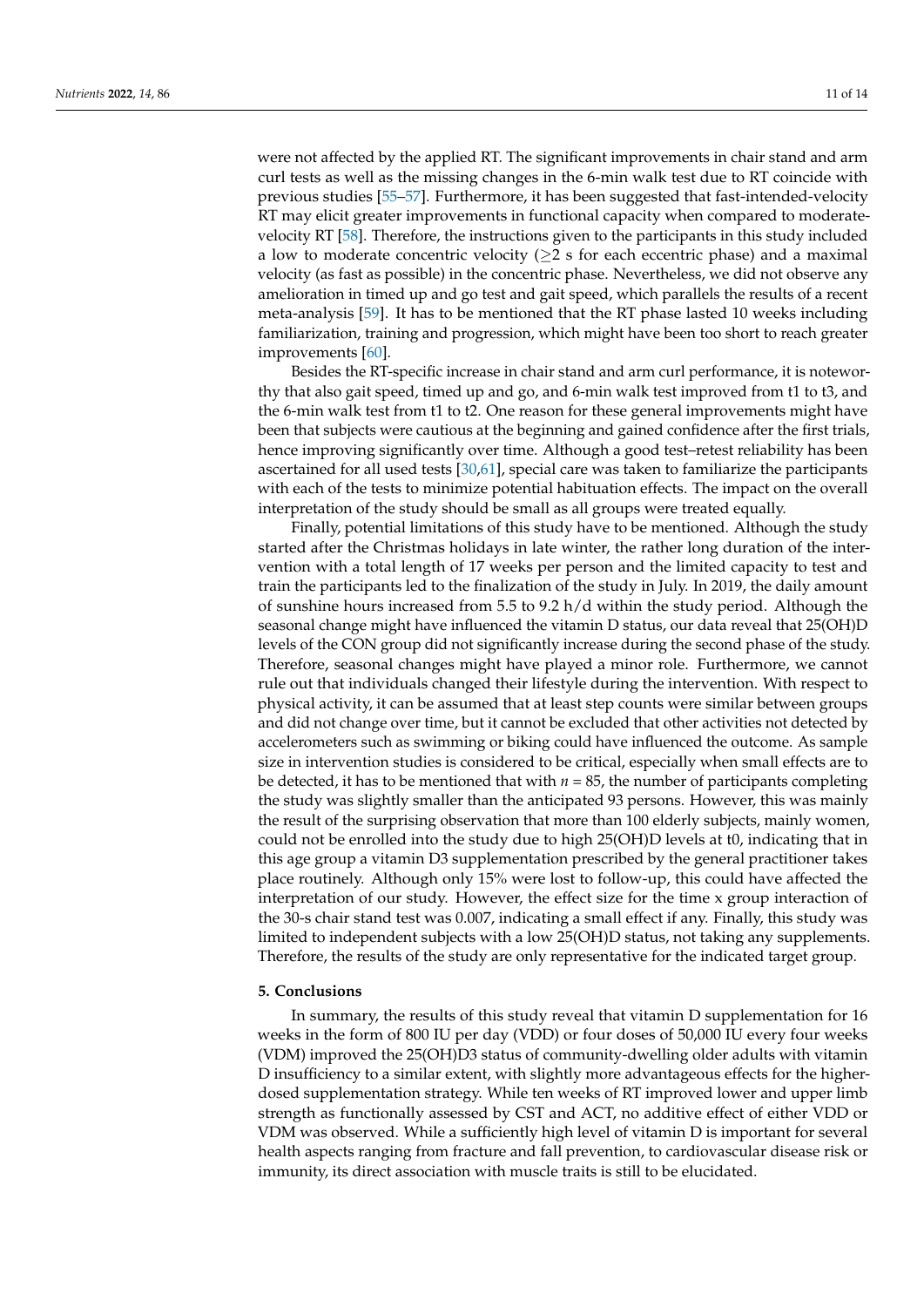**Supplementary Materials:** The following are available online at [https://www.mdpi.com/article/](https://www.mdpi.com/article/10.3390/nu14010086/s1) [10.3390/nu14010086/s1,](https://www.mdpi.com/article/10.3390/nu14010086/s1) Supplementary file 1: Training and exercise description, Table S1: exercise description.

**Author Contributions:** Conceptualization, B.F., E.-M.S., K.-H.W. and B.W.; methodology, B.F., E.-M.S., K.-H.W.; validation, B.W.; formal analysis, R.A., S.U., B.W.; investigation, R.A., S.U., P.A.Z., A.D. and B.F.; resources, K.-H.W. and B.W.; data curation, R.A., S.U. and P.A.Z.; writing—original draft preparation, R.A.; writing—review and editing, B.F., E.-M.S., K.-H.W. and B.W.; visualization, R.A., S.U., B.W.; supervision, K.-H.W. and B.W.; project administration, K.-H.W.; funding acquisition, K.-H.W. and B.W. All authors have read and agreed to the published version of the manuscript.

**Funding:** This work was supported by the University of Vienna, by funding the Research Platform Active Ageing, and the EU-program Interreg SK-AT (NutriAging).

**Institutional Review Board Statement:** The study was conducted according to the guidelines of the Declaration of Helsinki, and approved by the Ethics Committee of the University of Vienna (protocol code 00390, date of approval 8 January 2019).

**Informed Consent Statement:** Informed consent was obtained from all subjects involved in the study.

**Data Availability Statement:** The data presented in this study are available on request from the corresponding author.

**Acknowledgments:** The authors want to thank all participants and students who supported this project as well as Holmes Place Wien GmbH and Stars Fitness GmbH for providing their training locations.

**Conflicts of Interest:** The authors declare no conflict of interest. The funders had no role in the design of the study; in the collection, analyses, or interpretation of data; in the writing of the manuscript, or in the decision to publish the results.

#### **References**

- <span id="page-11-0"></span>1. Frontera, W.R.; Hughes, V.A.; Fielding, R.A.; Fiatarone, M.A.; Evans, W.J.; Roubenoff, R. Aging of skeletal muscle: A 12-yr longitudinal study. *J. Appl. Physiol.* **2000**, *88*, 1321–1326. [\[CrossRef\]](http://doi.org/10.1152/jappl.2000.88.4.1321) [\[PubMed\]](http://www.ncbi.nlm.nih.gov/pubmed/10749826)
- <span id="page-11-1"></span>2. Maden-Wilkinson, T.M.; McPhee, J.S.; Jones, D.A.; Degens, H. Age-Related Loss of Muscle Mass, Strength, and Power and Their Association With Mobility in Recreationally-Active Older Adults in the United Kingdom. *J. Aging Phys. Act.* **2015**, *23*, 352–360. [\[CrossRef\]](http://doi.org/10.1123/japa.2013-0219) [\[PubMed\]](http://www.ncbi.nlm.nih.gov/pubmed/25007824)
- <span id="page-11-2"></span>3. Vermeulen, J.; Neyens, J.C.; Van Rossum, E.; Spreeuwenberg, M.D.; De Witte, L.P. Predicting ADL disability in communitydwelling elderly people using physical frailty indicators: A systematic review. *BMC Geriatr.* **2011**, *11*, 33. [\[CrossRef\]](http://doi.org/10.1186/1471-2318-11-33) [\[PubMed\]](http://www.ncbi.nlm.nih.gov/pubmed/21722355)
- 4. Cheng, Y.Y.; Wei, S.H.; Chen, P.Y.; Tsai, M.W.; Cheng, I.C.; Liu, D.H.; Kao, C.L. Can sit-to-stand lower limb muscle power predict fall status? *Gait Posture* **2014**, *40*, 403–407. [\[CrossRef\]](http://doi.org/10.1016/j.gaitpost.2014.05.064) [\[PubMed\]](http://www.ncbi.nlm.nih.gov/pubmed/24974126)
- <span id="page-11-3"></span>5. Westbury, L.D.; Syddall, H.E.; Fuggle, N.R.; Dennison, E.M.; Harvey, N.C.; Cauley, J.A.; Shiroma, E.J.; Fielding, R.A.; Newman, A.B.; Cooper, C. Relationships Between Level and Change in Sarcopenia and Other Body Composition Components and Adverse Health Outcomes: Findings from the Health, Aging, and Body Composition Study. *Calcif. Tissue Int.* **2021**, *108*, 302–313. [\[CrossRef\]](http://doi.org/10.1007/s00223-020-00775-3)
- <span id="page-11-4"></span>6. Guizelini, P.C.; de Aguiar, R.A.; Denadai, B.S.; Caputo, F.; Greco, C.C. Effect of resistance training on muscle strength and rate of force development in healthy older adults: A systematic review and meta-analysis. *Exp. Gerontol.* **2018**, *102*, 51–58. [\[CrossRef\]](http://doi.org/10.1016/j.exger.2017.11.020)
- <span id="page-11-5"></span>7. Straight, C.R.; Lindheimer, J.B.; Brady, A.O.; Dishman, R.K.; Evans, E.M. Effects of Resistance Training on Lower-Extremity Muscle Power in Middle-Aged and Older Adults: A Systematic Review and Meta-Analysis of Randomized Controlled Trials. *Sports Med.* **2016**, *46*, 353–364. [\[CrossRef\]](http://doi.org/10.1007/s40279-015-0418-4)
- <span id="page-11-6"></span>8. Norman, A.W. From vitamin D to hormone D: Fundamentals of the vitamin D endocrine system essential for good health. *Am. J. Clin. Nutr.* **2008**, *88*, 491S–499S. [\[CrossRef\]](http://doi.org/10.1093/ajcn/88.2.491S)
- <span id="page-11-7"></span>9. Olsson, K.; Saini, A.; Strömberg, A.; Alam, S.; Lilja, M.; Rullman, E.; Gustafsson, T. Evidence for Vitamin D Receptor Expression and Direct Effects of 1α,25(OH)2D3 in Human Skeletal Muscle Precursor Cells. *Endocrinology* **2016**, *157*, 98–111. [\[CrossRef\]](http://doi.org/10.1210/en.2015-1685)
- <span id="page-11-8"></span>10. Girgis, C.M.; Clifton-Bligh, R.J.; Mokbel, N.; Cheng, K.; Gunton, J.E. Vitamin D Signaling Regulates Proliferation, Differentiation, and Myotube Size in C2C12 Skeletal Muscle Cells. *Endocrinology* **2014**, *155*, 347–357. [\[CrossRef\]](http://doi.org/10.1210/en.2013-1205)
- <span id="page-11-9"></span>11. Bischoff-Ferrari, H.A.; Dietrich, T.; Orav, E.J.; Hu, F.B.; Zhang, Y.; Karlson, E.W.; Dawson-Hughes, B. Higher 25-hydroxyvitamin D concentrations are associated with better lower-extremity function in both active and inactive persons aged ≥60 y. *Am. J. Clin. Nutr.* **2004**, *80*, 752–758. [\[CrossRef\]](http://doi.org/10.1093/ajcn/80.3.752)
- 12. Iolascon, G.; De Sire, A.; Calafiore, D.; Moretti, A.; Gimigliano, R.; Gimigliano, F. Hypovitaminosis D is associated with a reduction in upper and lower limb muscle strength and physical performance in post-menopausal women: A retrospective study. *Aging Clin. Exp. Res.* **2015**, *27*, 23–30. [\[CrossRef\]](http://doi.org/10.1007/s40520-015-0405-5)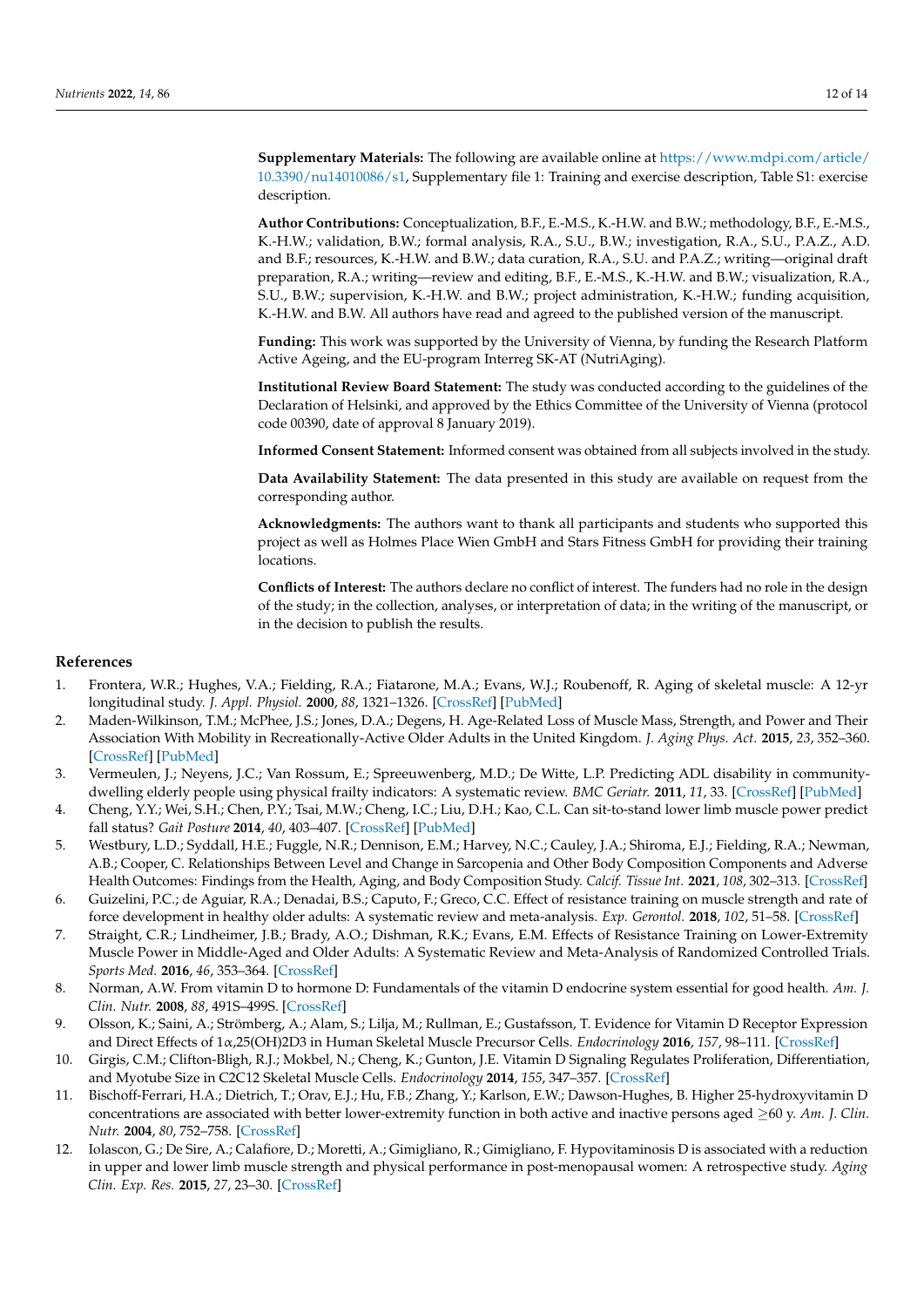- <span id="page-12-0"></span>13. Toffanello, E.D.; Perissinotto, E.; Sergi, G.; Zambon, S.; Musacchio, E.; Maggi, S.; Coin, A.; Sartori, L.; Corti, M.-C.; Baggio, G.; et al. Vitamin D and Physical Performance in Elderly Subjects: The Pro.V.A Study. *PLoS ONE* **2012**, *7*, e34950. [\[CrossRef\]](http://doi.org/10.1371/journal.pone.0034950) [\[PubMed\]](http://www.ncbi.nlm.nih.gov/pubmed/22539952)
- <span id="page-12-1"></span>14. Shardell, M.; Semba, R.D.; Kalyani, R.R.; Hicks, G.E.; Bandinelli, S.; Ferrucci, L. Serum 25-Hydroxyvitamin D, Plasma Klotho, and Lower-Extremity Physical Performance Among Older Adults: Findings From the InCHIANTI Study. *J. Gerontol. Ser. A Biol. Sci. Med. Sci.* **2015**, *70*, 1156–1162. [\[CrossRef\]](http://doi.org/10.1093/gerona/glv017)
- 15. Sohl, E.; De Jongh, R.T.; Heijboer, A.C.; Swart, K.M.; Brouwer-Brolsma, E.M.; Enneman, A.W.; De Groot, C.P.; Van Der Velde, N.; Dhonukshe-Rutten, R.A.; Lips, P.; et al. Vitamin D status is associated with physical performance: The results of three independent cohorts. *Osteoporos. Int.* **2013**, *24*, 187–196. [\[CrossRef\]](http://doi.org/10.1007/s00198-012-2124-5) [\[PubMed\]](http://www.ncbi.nlm.nih.gov/pubmed/22961566)
- <span id="page-12-2"></span>16. Wicherts, I.S.; Van Schoor, N.M.; Boeke, A.J.; Visser, M.; Deeg, D.J.; Smit, J.; Knol, D.L.; Lips, P. Vitamin D Status Predicts Physical Performance and Its Decline in Older Persons. *J. Clin. Endocrinol. Metab.* **2007**, *92*, 2058–2065. [\[CrossRef\]](http://doi.org/10.1210/jc.2006-1525) [\[PubMed\]](http://www.ncbi.nlm.nih.gov/pubmed/17341569)
- <span id="page-12-3"></span>17. Dzik, K.P.; Kaczor, J.J. Mechanisms of vitamin D on skeletal muscle function: Oxidative stress, energy metabolism and anabolic state. *Eur. J. Appl. Physiol.* **2019**, *119* (Suppl. 1), 825–839. [\[CrossRef\]](http://doi.org/10.1007/s00421-019-04104-x) [\[PubMed\]](http://www.ncbi.nlm.nih.gov/pubmed/30830277)
- 18. Rodman, J.S.; Baker, T. Changes in the kinetics of muscle contraction in vitamin D-depleted rats. *Kidney Int.* **1978**, *13*, 189–193. [\[CrossRef\]](http://doi.org/10.1038/ki.1978.28)
- <span id="page-12-4"></span>19. Ryan, Z.C.; Craig, T.A.; Folmes, C.D.; Wang, X.; Lanza, I.R.; Schaible, N.S.; Salisbury, J.L.; Nair, K.S.; Terzic, A.; Sieck, G.C.; et al. 1α,25-Dihydroxyvitamin D3 Regulates Mitochondrial Oxygen Consumption and Dynamics in Human Skeletal Muscle Cells. *J. Biol. Chem.* **2016**, *291*, 1514–1528. [\[CrossRef\]](http://doi.org/10.1074/jbc.M115.684399)
- <span id="page-12-5"></span>20. Beaudart, C.; Buckinx, F.; Rabenda, V.; Gillain, S.; Cavalier, E.; Slomian, J.; Petermans, J.; Reginster, J.-Y.; Bruyere, O. The Effects of Vitamin D on Skeletal Muscle Strength, Muscle Mass, and Muscle Power: A Systematic Review and Meta-Analysis of Randomized Controlled Trials. *J. Clin. Endocrinol. Metab.* **2014**, *99*, 4336–4345. [\[CrossRef\]](http://doi.org/10.1210/jc.2014-1742)
- <span id="page-12-6"></span>21. Holick, M.F.; Binkley, N.C.; Bischoff-Ferrari, H.A.; Gordon, C.M.; Hanley, D.A.; Heaney, R.P.; Murad, M.H.; Weaver, C.M.; Endocrine, S. Evaluation, Treatment, and Prevention of Vitamin D Deficiency: An Endocrine Society Clinical Practice Guideline. *J. Clin. Endocrinol. Metab.* **2011**, *96*, 1911–1930. [\[CrossRef\]](http://doi.org/10.1210/jc.2011-0385)
- <span id="page-12-7"></span>22. Rosen, C.J.; Abrams, S.A.; Aloia, J.F.; Brannon, P.M.; Clinton, S.K.; Durazo-Arvizu, R.A.; Gallagher, J.C.; Gallo, R.L.; Jones, G.; Kovacs, C.S.; et al. IOM Committee Members Respond to Endocrine Society Vitamin D Guideline. *J. Clin. Endocrinol. Metab.* **2012**, *97*, 1146–1152. [\[CrossRef\]](http://doi.org/10.1210/jc.2011-2218)
- <span id="page-12-8"></span>23. Holwerda, A.M.; Kouw, I.W.; Trommelen, J.; Halson, S.L.; Wodzig, W.K.; Verdijk, L.B.; Van Loon, L.J. Physical Activity Performed in the Evening Increases the Overnight Muscle Protein Synthetic Response to Presleep Protein Ingestion in Older Men. *J. Nutr.* **2016**, *146*, 1307–1314. [\[CrossRef\]](http://doi.org/10.3945/jn.116.230086) [\[PubMed\]](http://www.ncbi.nlm.nih.gov/pubmed/27281811)
- 24. Bhasin, S.; Storer, T.W.; Berman, N.; Callegari, C.; Clevenger, B.; Phillips, J.; Bunnell, T.J.; Tricker, R.; Shirazi, A.; Casaburi, R. The Effects of Supraphysiologic Doses of Testosterone on Muscle Size and Strength in Normal Men. *N. Engl. J. Med.* **1996**, *335*, 1–7. [\[CrossRef\]](http://doi.org/10.1056/NEJM199607043350101) [\[PubMed\]](http://www.ncbi.nlm.nih.gov/pubmed/8637535)
- <span id="page-12-9"></span>25. Endo, Y.; Nourmahnad, A.; Sinha, I. Optimizing Skeletal Muscle Anabolic Response to Resistance Training in Aging. *Front. Physiol.* **2020**, *11*, 874. [\[CrossRef\]](http://doi.org/10.3389/fphys.2020.00874)
- <span id="page-12-10"></span>26. Nelson, M.E.; Rejeski, W.J.; Blair, S.N.; Duncan, P.; Judge, J.O.; King, A.C.; Macera, C.A.; Castaneda-Sceppa, C. Physical Activity and Public Health in Older Adults. *Med. Sci. Sports Exerc.* **2007**, *39*, 1435–1445. [\[CrossRef\]](http://doi.org/10.1249/mss.0b013e3180616aa2)
- <span id="page-12-11"></span>27. Amarante do Nascimento, M.; Januario, R.S.; Gerage, A.M.; Mayhew, J.L.; Cheche Pina, F.L.; Cyrino, E.S. Familiarization and Reliability of One Repetition Maximum Strength Testing in Older Women. *J. Strength Cond. Res.* **2013**, *27*, 1636–1642. [\[CrossRef\]](http://doi.org/10.1519/JSC.0b013e3182717318) [\[PubMed\]](http://www.ncbi.nlm.nih.gov/pubmed/22990569)
- <span id="page-12-12"></span>28. Wood, R.H.; Reyes, R.; Welsch, M.A.; Favaloro-Sabatier, J.; Sabatier, M.; Lee, C.M.; Johnson, L.G.; Hooper, P.F. Concurrent cardiovascular and resistance training in healthy older adults. *Med. Sci. Sports Exerc.* **2001**, *33*, 1751–1758. [\[CrossRef\]](http://doi.org/10.1097/00005768-200110000-00021)
- <span id="page-12-13"></span>29. Haff, G.G.; Triplett, N.T. *Essentials of Strength Training and Conditioning*, 4th ed.; Human Kinetics: Champaign, IL, USA, 2016.
- <span id="page-12-14"></span>30. Rikli, R.E.; Jones, C.J. Development and Validation of a Functional Fitness Test for Community-Residing Older Adults. *J. Aging Phys. Act.* **1999**, *7*, 129–161. [\[CrossRef\]](http://doi.org/10.1123/japa.7.2.129)
- <span id="page-12-15"></span>31. Podsiadlo, D.; Richardson, S. The Timed "Up & Go": A Test of Basic Functional Mobility for Frail Elderly Persons. *J. Am. Geriatr. Soc.* **1991**, *39*, 142–148. [\[CrossRef\]](http://doi.org/10.1111/j.1532-5415.1991.tb01616.x)
- <span id="page-12-16"></span>32. Collado-Mateo, D.; Madeira, P.; Dominguez-Muñoz, F.J.; Villafaina, S.; Tomas-Carus, P.; Parraca, J.A. The Automatic Assessment of Strength and Mobility in Older Adults: A Test-Retest Reliability Study. *Medicina* **2019**, *55*, 270. [\[CrossRef\]](http://doi.org/10.3390/medicina55060270) [\[PubMed\]](http://www.ncbi.nlm.nih.gov/pubmed/31212695)
- <span id="page-12-17"></span>33. Mijnarends, D.M.; Meijers, J.M.; Halfens, R.J.; ter Borg, S.; Luiking, Y.C.; Verlaan, S.; Schoberer, D.; Cruz-Jentoft, A.J.; van Loon, L.J.; Schols, J.M. Validity and Reliability of Tools to Measure Muscle Mass, Strength, and Physical Performance in Community-Dwelling Older People: A Systematic Review. *J. Am. Med. Dir. Assoc.* **2013**, *14*, 170–178. [\[CrossRef\]](http://doi.org/10.1016/j.jamda.2012.10.009)
- <span id="page-12-18"></span>34. Hansen, B.H.; Kolle, E.; Dyrstad, S.M.; Holme, I.; Anderssen, S.A. Accelerometer-Determined Physical Activity in Adults and Older People. *Med. Sci. Sports Exerc.* **2012**, *44*, 266–272. [\[CrossRef\]](http://doi.org/10.1249/MSS.0b013e31822cb354)
- <span id="page-12-19"></span>35. Faul, F.; Erdfelder, E.; Buchner, A.; Lang, A.-G. Statistical power analyses using G\*Power 3.1: Tests for correlation and regression analyses. *Behav. Res. Methods* **2009**, *41*, 1149–1160. [\[CrossRef\]](http://doi.org/10.3758/BRM.41.4.1149) [\[PubMed\]](http://www.ncbi.nlm.nih.gov/pubmed/19897823)
- <span id="page-12-20"></span>36. Oesen, S.; Halper, B.; Hofmann, M.; Jandrasits, W.; Franzke, B.; Strasser, E.-M.; Graf, A.; Tschan, H.; Bachl, N.; Quittan, M.; et al. Effects of elastic band resistance training and nutritional supplementation on physical performance of institutionalised elderly—A randomized controlled trial. *Exp. Gerontol.* **2015**, *72*, 99–108. [\[CrossRef\]](http://doi.org/10.1016/j.exger.2015.08.013)